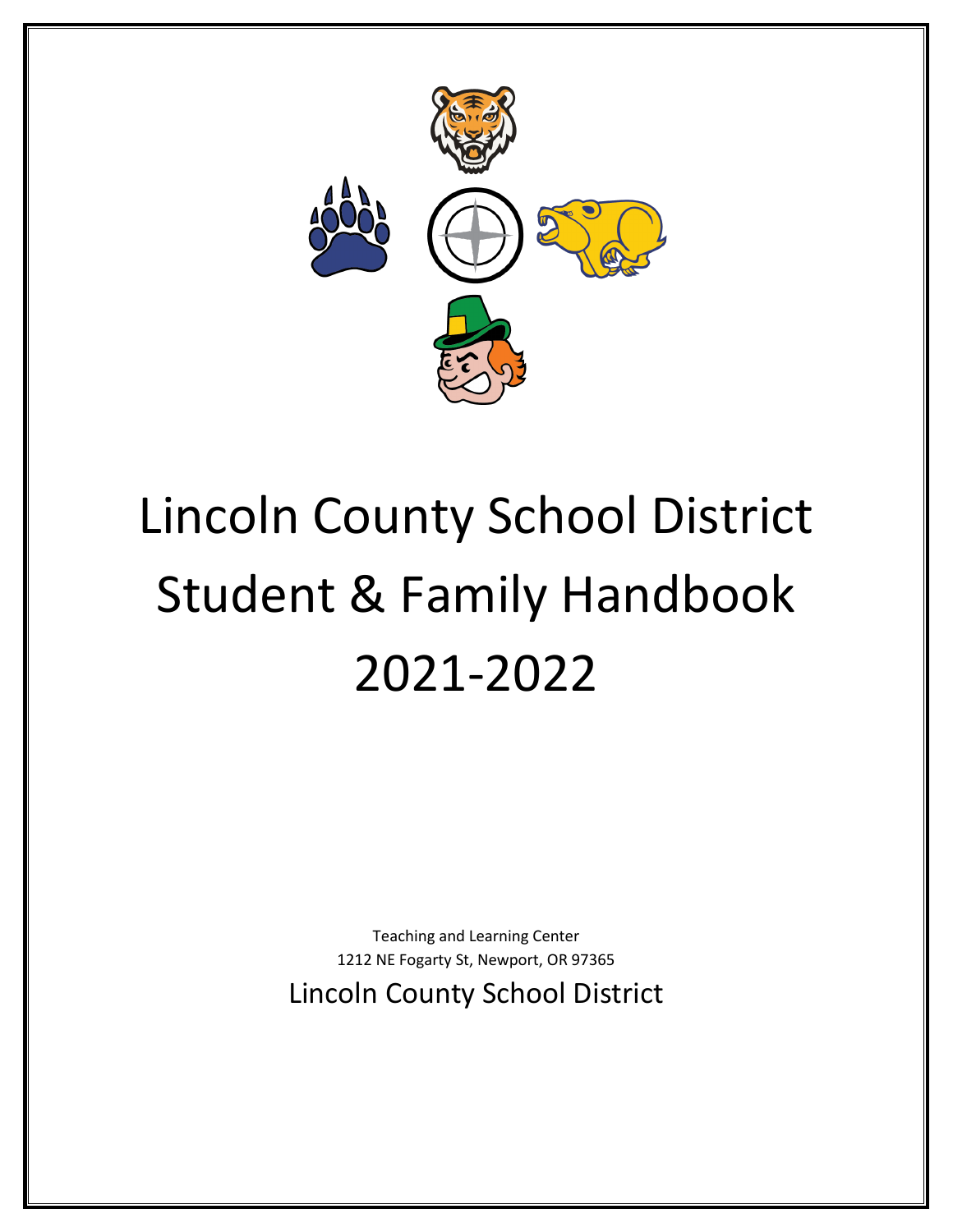

### **Vision Statement**

Empowering all students every day to realize their full potential for living the future life as they imagine.

### **Mission Statement**

Relentlessly committed to ensuring that all students learn the critical reading and thinking skills needed to be educated, healthy, and resilient people that graduate with future options and the ability to achieve their dreams.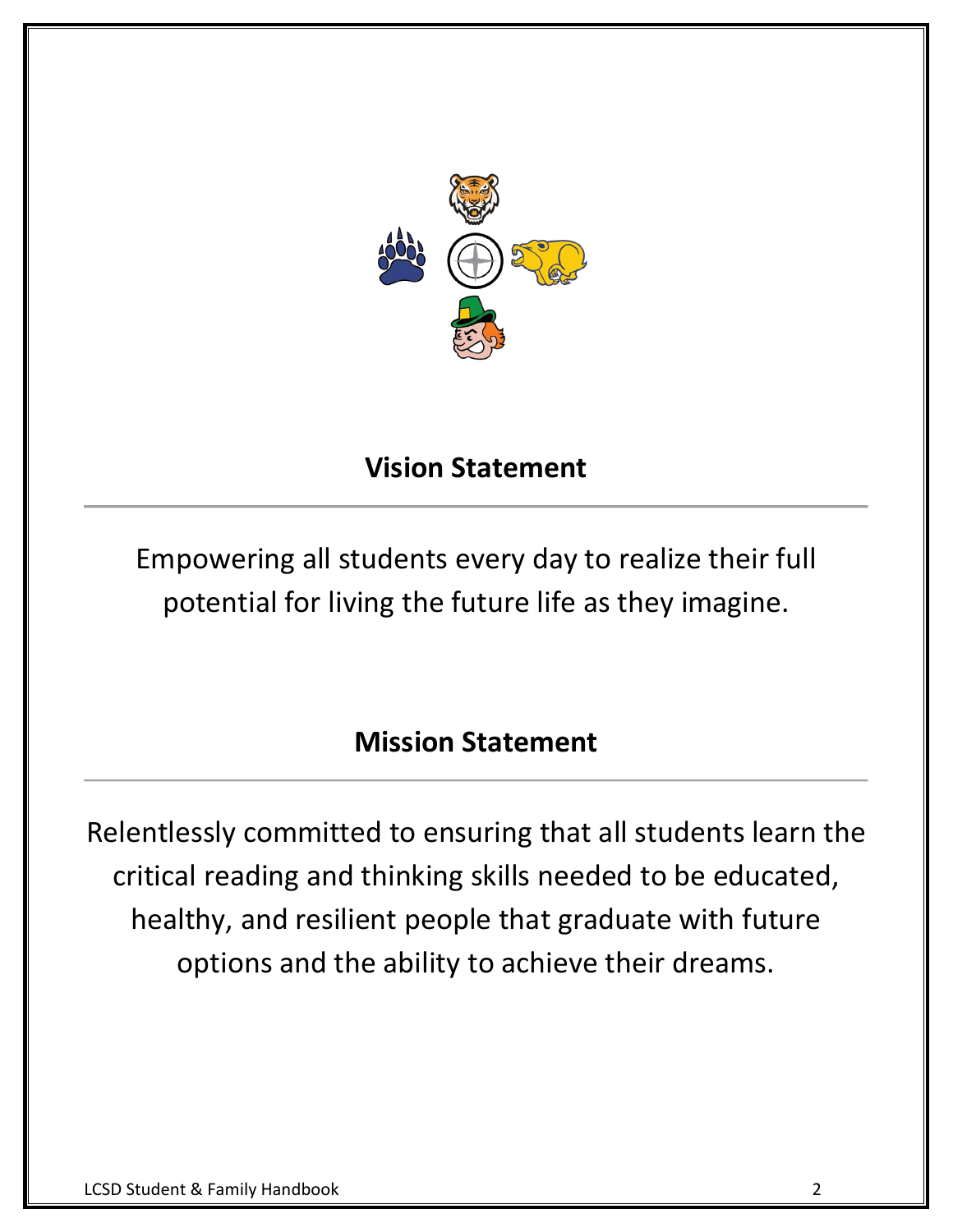### **LCSD Board Goals**

Superintendent and School Board District Goals 2021-2022:

#### **Academic Achievement and Student Success**

#### *Increase Attendance*

Each school will increase their Regular Attenders (RA) rate (students attending school more than 90% of the time) to meet or exceed the pre-pandemic regular attenders rate (as listed in first column of [June](https://drive.google.com/file/d/1I2b_4PPLJ55zKjc9DaEynWMwTKKO_CJH/view?usp=sharing)  [2021 RA Report\)](https://drive.google.com/file/d/1I2b_4PPLJ55zKjc9DaEynWMwTKKO_CJH/view?usp=sharing) by June 2022.

#### *Increase Graduation Rates*

-Each of our high schools will increase their 4-year cohort graduation rate by 3% (Baseline is the 2019 graduation rate).

-The goal will be reached when we get to 95% or greater for a four-year cohort graduation rate in all schools.

-Increase 9th grade on track at each high school by 10% per year.

-Increase Dual Credit attainment by 5% per year.

#### *Increase implementation of Positive Behavior Interventions and Supports (PBIS) and Social/Emotional multi-tiered systems of support*

-All K-6 schools will fully implement the DESSA-mini as a universal social-emotional screening tool for all students by December 2021, and utilize the DESSA-full with 20% or fewer students to plan and implement small-group interventions by March 2022.

-All schools will implement the Check In/Check Out (CICO) Tier 2 intervention as part of the Synergy MTSS module, following district developed guidelines for implementation by March 2022.

-All schools will participate in the Tier 2 Team Training Series offered by Northwest PBIS/Dr. Billie Jo Rodriguez from October 2021-March 2022 to aid in action planning and implementation of their CICO intervention.

-All schools who are currently below 80% implementation of Tier 2 systems as measured by the June 2021 Tiered Fidelity Inventory (TFI) will either increase their implementation by 20% or reach 80% by June 2022.

-All Assistant Principals and Student Support Facilitators (new positions) will be fully trained in the integration of PBIS/Restorative Practices (RP) by June 2022, including the continuum of 6 specific RP Strategies/Structures.

#### *Align K-12 Mathematics*

-By June of 2022, 100% of K-6 classrooms will have the newly adopted math curriculum fully implemented in their classrooms. All teachers will have access to teacher created resources such as pacing & assessment guides, unit plans, and professional development to support implementation. -By June of 2022, all 7th Grade - Integrated 3 math classrooms will have fully implemented curriculum maps with a minimum of three common formative assessments that included information pertaining to mathematical computation and mathematical literacy.

#### *Continue to Align K-12 Advancement Via Individual Determination (AVID) Implementation and Strategies*

**LCSD Student & Family Handbook 3** 3 -Our classrooms will have evidence of AVID literacy strategies being implemented on average between a level 2 and 3 on a 4 point scale. Walk through data will be used as a measure for this goal. Primary walkthroughs will use Enhanced Core Reading Instruction (ECRI) measures, Elementary and Secondary walkthroughs will use literacy (reading, writing, listening/speaking) as measures.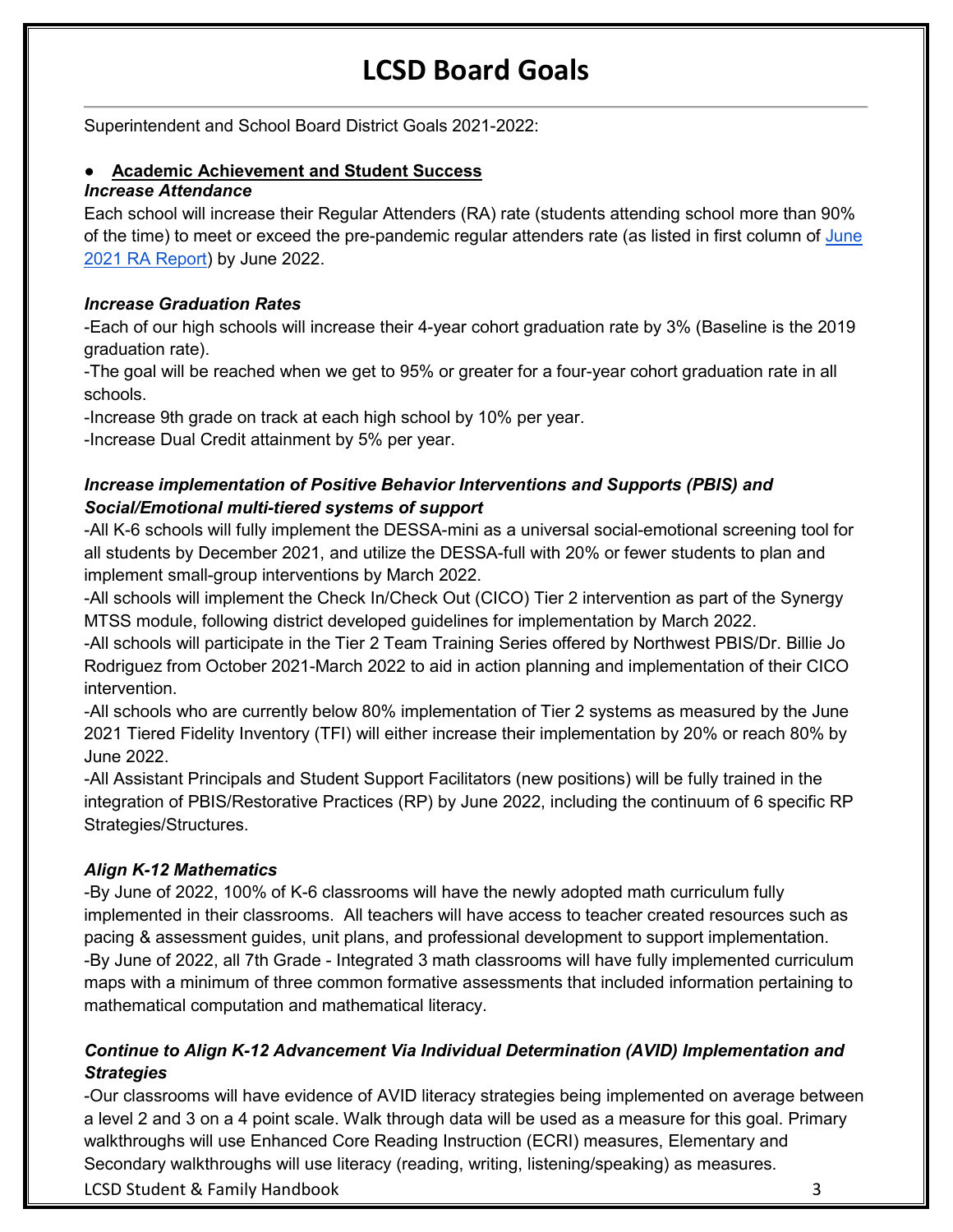-Data will include at least one walkthrough (by an admin) per teacher per month (2,000-3,000 walkthroughs for the year) with analysis of the walkthrough generated data by primary, elementary, and secondary.

#### **Increase Student Engagement**

-Increase enrollment stability across the district as measured by enrollment data collections monthly. -Increase student academic engagement as measured by school by school and class by class observations and walkthroughs of instructional work in classrooms-measure student engagement of multiple types (AVID, etc.).

-Increase community engagement around student success as measured by community surveys two times this school year.

-Create new ways to connect students and families with the district as measured by a collection of evidence school by school at least annually.

-Maximize the instructional value of the investment in "teachnology" via the full implementation of the Triple E Framework as measured by evidence of the use of online systems in K-12 classrooms that score at or above 13 out of 18 points on the Triple E Evaluation Rubric.

#### ● **Create an Equity Plan and Provide Culturally Specific Outreach to our Growing Diverse Community**

1) Monthly meetings of a Hispanic Family Advisory Group-the goal being one in LC and one in Newport.

2) 4 diverse community open forum meetings - 2 in Newport and 2 in Lincoln City either in person or by zoom.

3) 3 Hispanic family workshops on topics such as anti-bullying, school district navigation, parenting for academic success. Topics to be generated by parent advisory groups.

4) Develop the "equity practices in the classroom" work of the District Equity Coordinators Marty Perez, Sandy Mummey and Tiana Tucker.

5) Continue to partner with the Western Regional Equity Network in projects about affinity groups and recruiting, retaining and promoting staff of diverse backgrounds.

6) Continue to develop LCSD equity, inclusion and diversity district policies via the district's monthly meeting of our LCSD Equity Team.

#### **Fully implement the Board's Five Year Strategic Plan**

-**GOAL ONE**: Enhanced Communications and Community Engagement.

-**GOAL TWO**: LCSD is a Convener and Influencer of City, County and State Education and Economic Policies.

-**GOAL THREE**: LCSD will provide for the Health and Welfare of our Facilities.

-**GOAL FOUR**: LCSD will Identify the Need and Development of a LCSD Foundation (501 c 3).

-**GOAL FIVE**: Demonstrate High Expectations For Student Achievement By Supporting An Equitable Education Framework.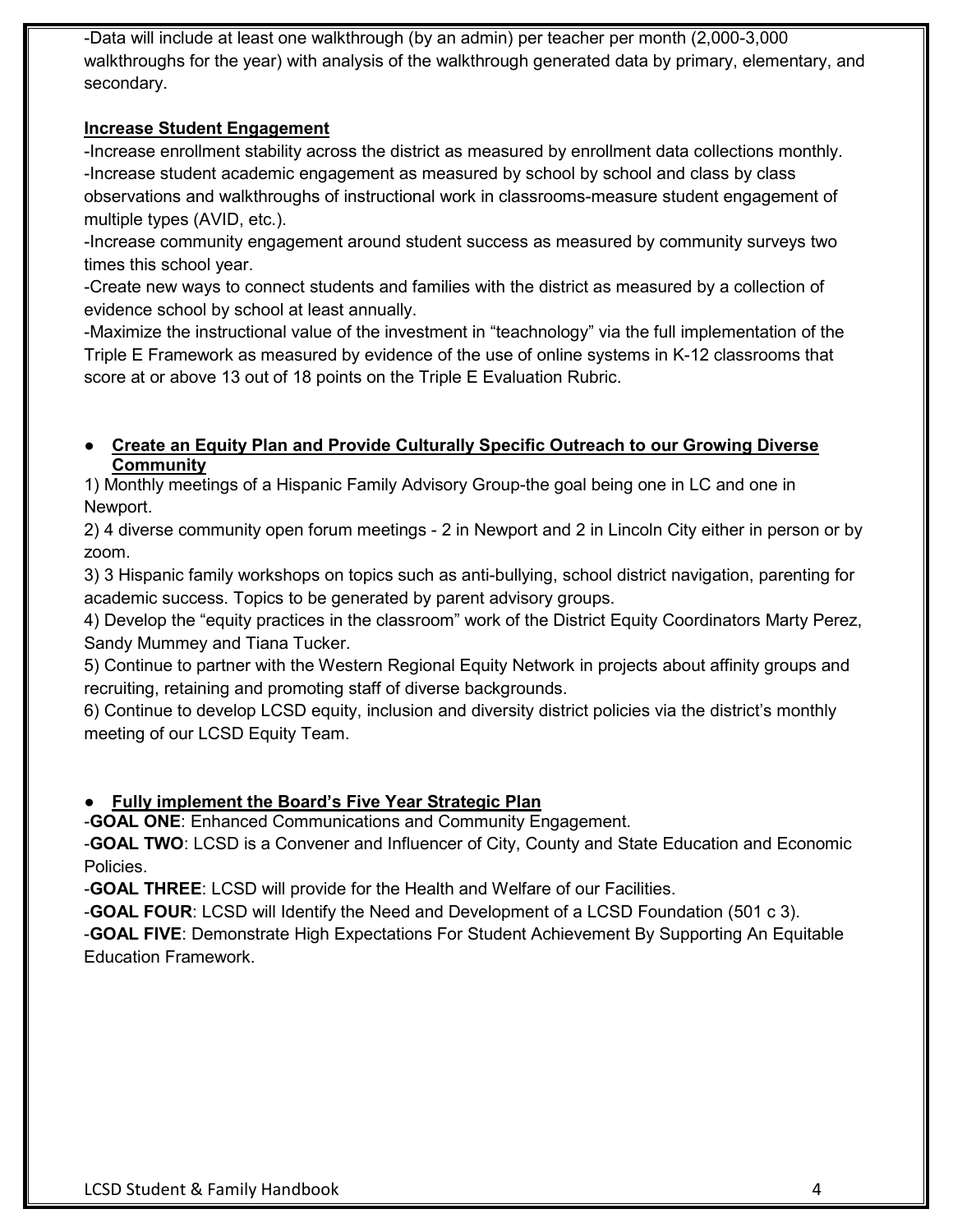### **SCHOOLS**

#### **North Area**

| Oceanlake Elementary (K-2)        |
|-----------------------------------|
| Taft Elementary (3-6)             |
| Taft 7-12                         |
| <b>South Area</b>                 |
| Crestview Elementary (K-6)        |
| Waldport Jr/Sr High School (7-12) |
| <b>East Area</b>                  |
| Toledo Elementary (K-6)           |
| Toledo Jr/Sr High School (7-12)   |
| <b>West Area</b>                  |
| Yaquina View Elementary (K-2)     |
| Sam Case Elementary (3-5)         |
| Newport Middle School (6-8)       |
| Newport High School (9-12)        |
|                                   |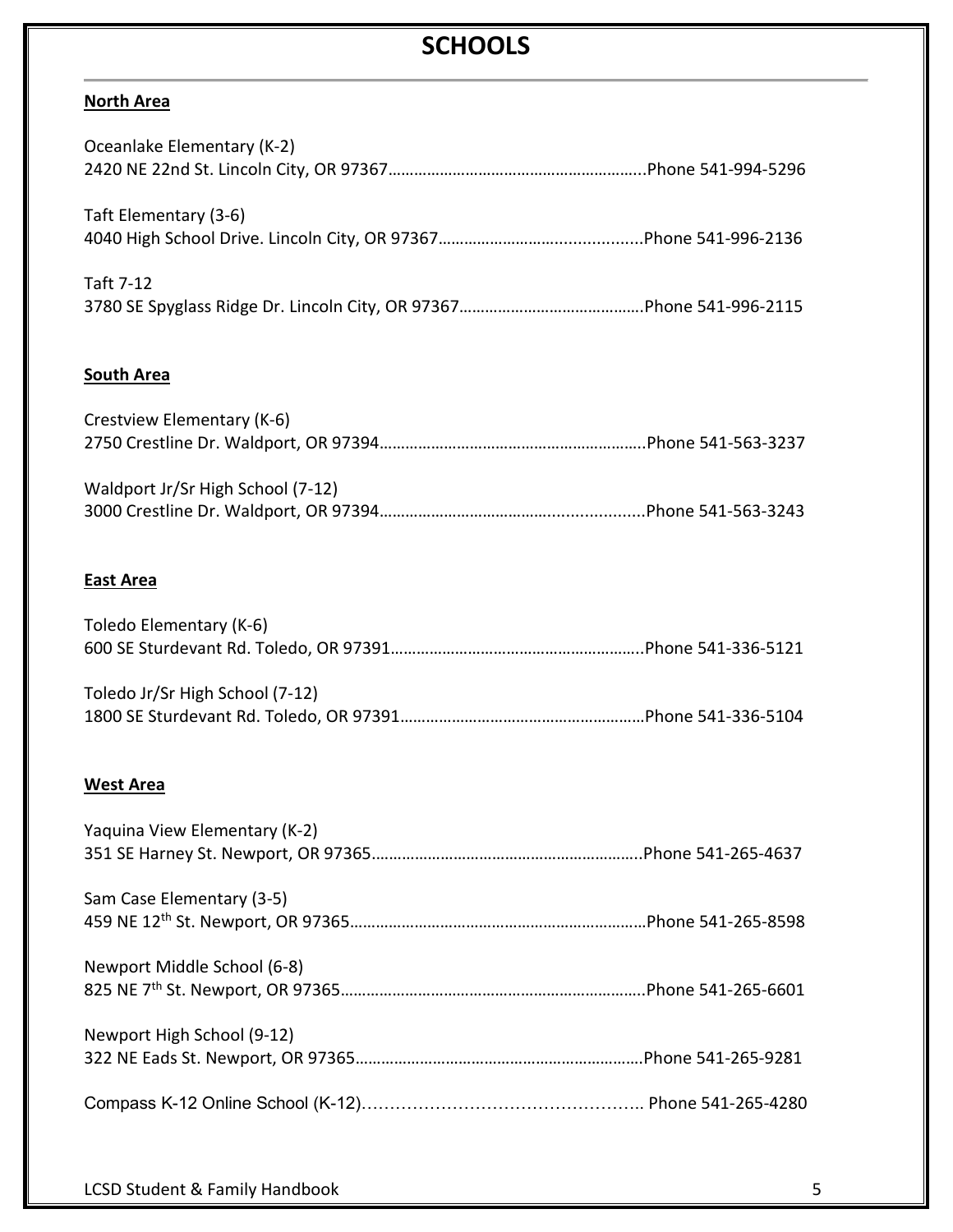### **Table of Contents**

| <b>NON DISCRIMINATION POLICY</b>                                                                                                                                                                                                                       | 8                                               |
|--------------------------------------------------------------------------------------------------------------------------------------------------------------------------------------------------------------------------------------------------------|-------------------------------------------------|
| <b>ACADEMICS</b><br>ALTERNATIVE INSTRUCTIONAL PROGRAMS<br><b>EARLY GRADUATION</b><br><b>GRADUATION EXERCISES</b><br><b>GRADUATION REQUIREMENTS</b><br><b>HONORS DIPLOMA GRADUATE</b><br>PROMOTION, RETENTION & PLACEMENT OF STUDENTS                   | 8<br>8<br>8<br>$\boldsymbol{9}$<br>9<br>9<br>10 |
| <b>ATHLETICS</b>                                                                                                                                                                                                                                       | 10                                              |
| <b>ATTENDANCE</b><br><b>COMPULSORY ATTENDANCE</b><br><b>EXCUSED &amp; UNEXCUSED ABSENCES</b><br><b>GRADE REDUCTION &amp; CREDIT DENIAL</b><br><b>NOTIFICATION OF ABSENCES</b><br><b>RE-ADMITTANCE AFTER ABSENCES</b><br><b>TRUANCY &amp; STATE LAW</b> | 10<br>11<br>11<br>11<br>11<br>11<br>12          |
| <b>BEHAVIOR &amp; DISCIPLINE</b><br><b>CODE OF CONDUCT</b><br><b>DISCIPLINARY PROCEDURES</b><br>HARASSMENT/INTIMIDATION/BULLYING/CYBERBULLYING & SEXUAL HARASSMENT<br>POLICIES, COMPLAINTS & INVESTIGATIONS                                            | 12<br>12<br>13<br>14                            |
| <b>DISTRIBUTION OF MATERIALS</b>                                                                                                                                                                                                                       | 15                                              |
| <b>DRILLS</b>                                                                                                                                                                                                                                          | 15                                              |
| FIRE, EVACUATION, SAFETY & OTHER                                                                                                                                                                                                                       | 15                                              |
| <b>EMERGENCY SCHOOL CLOSURES</b>                                                                                                                                                                                                                       | 15                                              |
| <b>FIELD TRIPS</b>                                                                                                                                                                                                                                     | 15                                              |
| <b>GRIEVANCES</b>                                                                                                                                                                                                                                      | 16                                              |
| <b>HEALTH</b><br><b>COMMUNICABLE DISEASES</b><br><b>FIRST AID</b>                                                                                                                                                                                      | 16<br>17<br>17                                  |
| <b>PROGRAMS</b><br>ALTERNATIVE EDUCATION PROGRAMS<br><b>BILINGUAL STUDENTS</b><br><b>COUNSELING</b><br><b>EXPANDED OPTIONS PROGRAMS</b><br><b>LCSD Student &amp; Family Handbook</b><br>6                                                              | 17<br>17<br>18<br>18<br>18                      |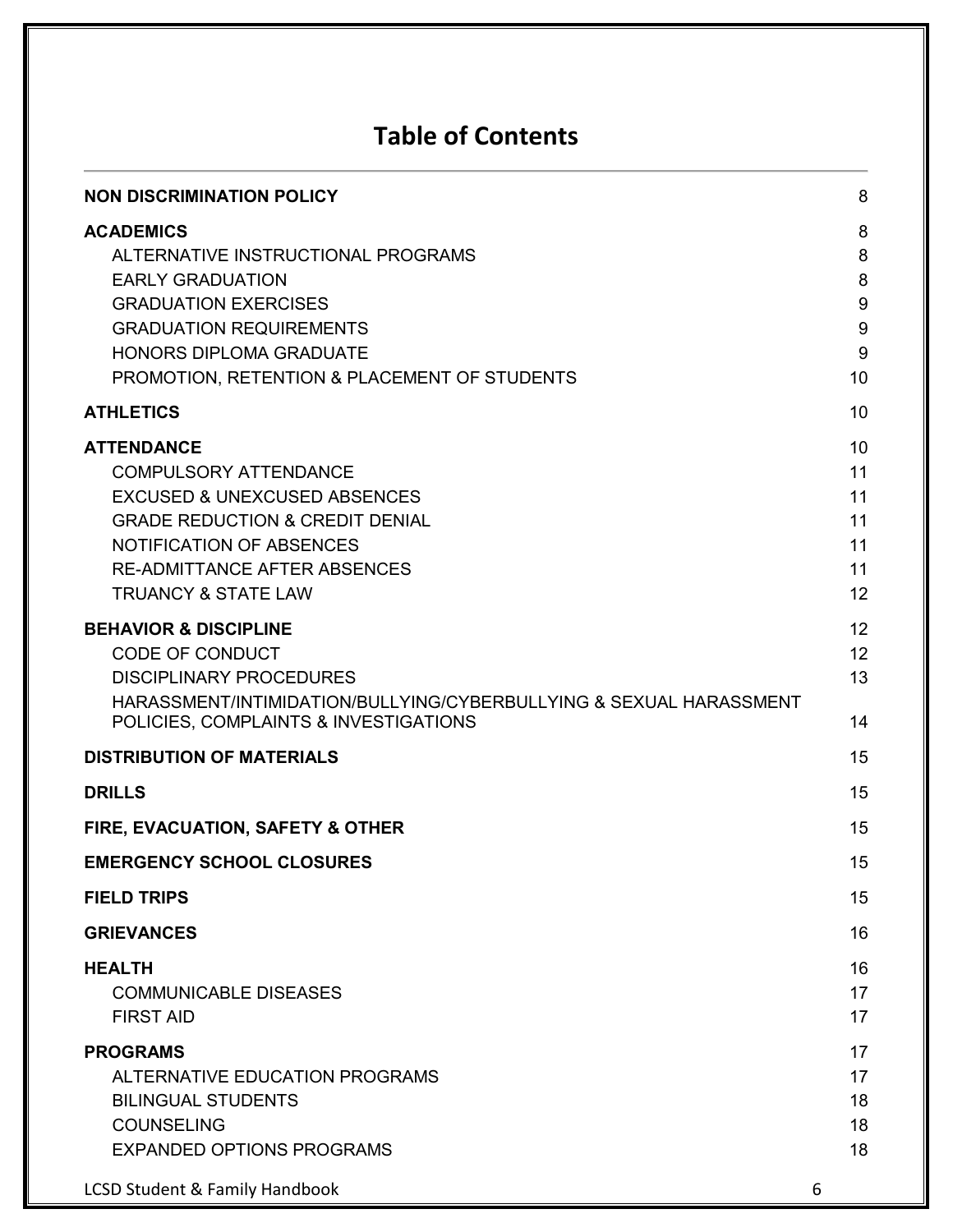| <b>HOMELESS STUDENTS</b>                        | 19 |
|-------------------------------------------------|----|
| <b>ONLINE LEARNING</b>                          | 19 |
| <b>STUDENTS WITH DISABILITIES</b>               | 19 |
| <b>TALENTED AND GIFTED</b>                      | 20 |
| <b>REGISTRATION</b>                             | 20 |
| STUDENT FEES, FINES AND CHARGES                 | 20 |
| <b>TRANSFER POLICY</b>                          | 23 |
| <b>STUDENT RIGHTS &amp; RESPONSIBILITIES</b>    | 24 |
| <b>ASSEMBLY OF STUDENTS</b>                     | 24 |
| <b>STUDENT DRESS CODE</b>                       | 24 |
| ELECTRONIC DEVICES (PERSONAL)                   | 25 |
| ELECTRONIC DEVICES (SCHOOL)                     | 25 |
| <b>FREEDOM OF EXPRESSION</b>                    | 26 |
| <b>STUDENT SEARCHES</b>                         | 26 |
| USE OF RESTRAINT OR SECLUSION                   | 26 |
| <b>TRANSPORTATION</b>                           | 27 |
| <b>BUS SAFETY PROGRAM</b>                       | 27 |
| <b>BUS SCHEDULES AND ROUTES</b>                 | 27 |
| STUDENT CONDUCT & DISCIPLINE ON BUSES           | 27 |
| <b>VIDEO CAMERAS ON TRANSPORTATION VEHICLES</b> | 28 |
| <b>STUDENT VEHICLE USE</b>                      | 28 |
| <b>VISITORS</b>                                 | 29 |
| <b>VOLUNTEERS</b>                               | 29 |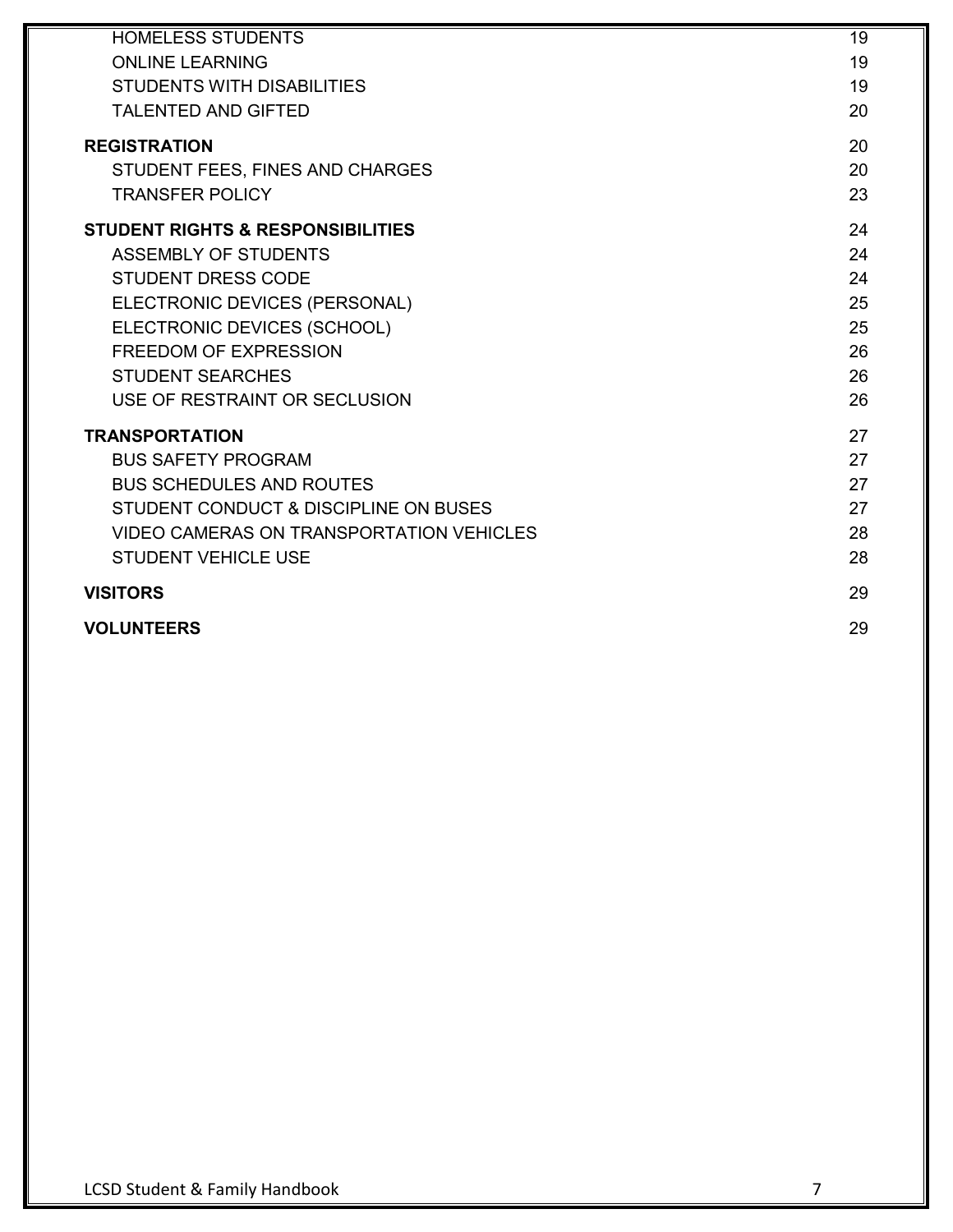## **NON DISCRIMINATION POLICY**

<span id="page-7-0"></span>The district prohibits discrimination and harassment on any basis protected by law, including but not limited to, an individual's perceived or actual race1 , color, religion, sex, sexual orientation2 , national or ethnic origin, marital status, age, mental or physical disability, pregnancy, familial status, economic status, or veterans' status, or because of the perceived or actual race, color, religion, sex, sexual orientation, national or ethnic origin, marital status, age, mental or physical disability, pregnancy, familial status, economic status, or veterans' status of any other persons with whom the individual associates.

<span id="page-7-1"></span>For more information, please refer to LCSD Policy[:](https://lincoln.k12.or.us/our-district/policies/) [AC](https://lincoln.k12.or.us/our-district/policies/)

## **ACADEMICS**

### **ALTERNATIVE INSTRUCTIONAL PROGRAMS**

<span id="page-7-2"></span>In addition to the regular curriculum and courses offered, it is possible for students, with prior administrative approval, to obtain credit from the following alternative instructional programs and activities:

- 1. Community college courses;
- 2. Correspondence courses;
- 3. Outdoor school;
- 4. Educational travel;
- 5. Challenge tests;
- 6. Independent study;
- 7. Online courses;
- 8. The Expanded Options Program;
- 9. Others approved by the Board.

<span id="page-7-3"></span>For more information, please refer to LCSD Policy[:](https://lincoln.k12.or.us/our-district/policies/) [IHGA](https://lincoln.k12.or.us/our-district/policies/)

### **EARLY GRADUATION**

A student who wishes to graduate from high school in less time than the ordinary grade 9-12 sequence may request permission to complete graduation requirements on an altered schedule. The student and his/her parents will consult with high school guidance personnel to develop a graduation plan. Their intention to accomplish this plan will be stated in writing to the superintendent.

For more information, please refer to LCSD Policy[:](https://lincoln.k12.or.us/our-district/policies/) **[IKHFA](https://lincoln.k12.or.us/our-district/policies/)**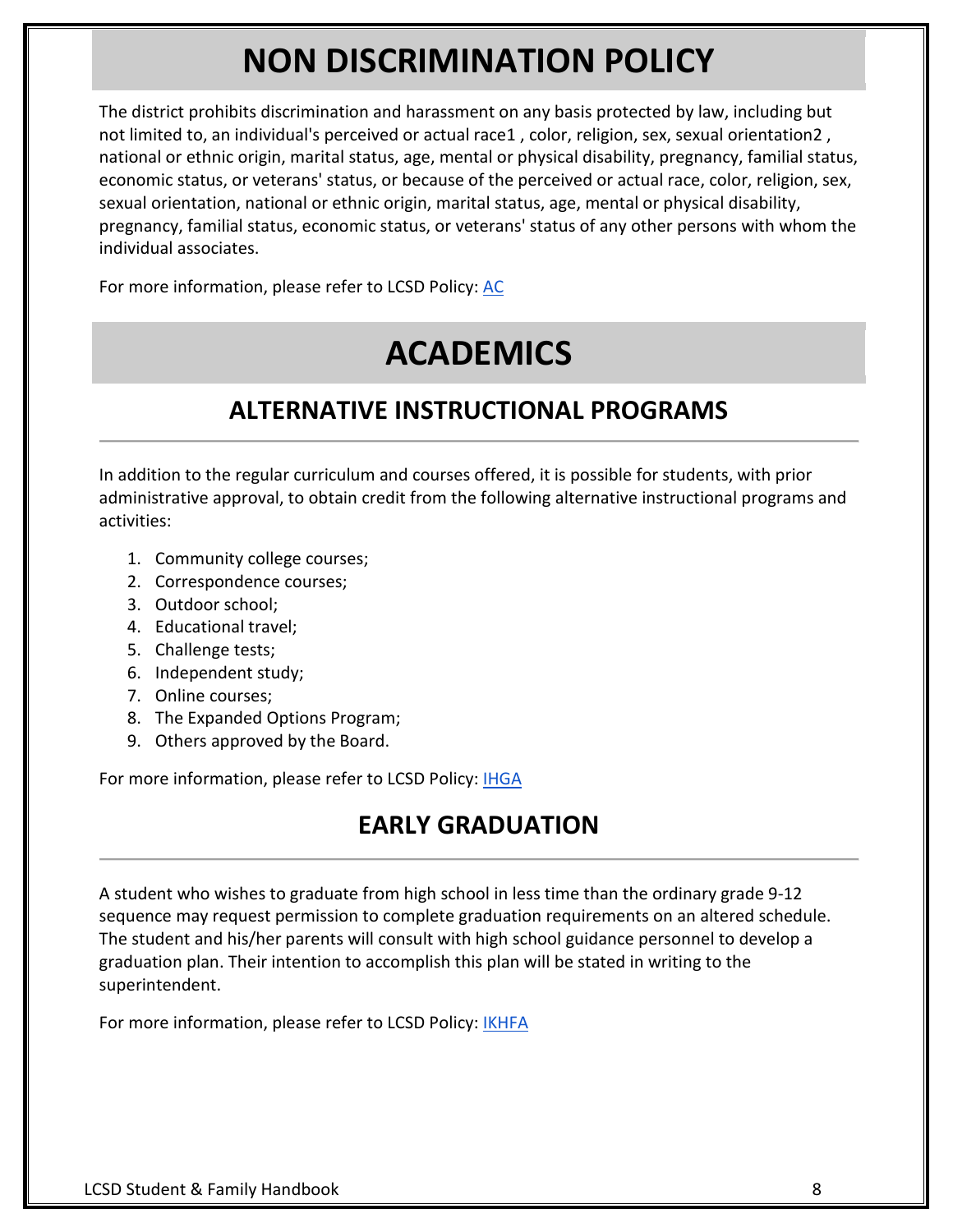### **GRADUATION EXERCISES**

<span id="page-8-0"></span>Lincoln County District high schools shall provide commencement ceremonies for graduating senior students. All students in good standing who have successfully completed the requirements for a senior high school diploma, a modified diploma, extended diploma or alternate certificate may participate in graduation exercises. These ceremonies shall be held during the final five days of school. Graduating seniors may be dismissed during the final five school days. These days shall be determined by each school in consultations with the superintendent and shall be included on the annual school calendar.

#### **Valedictorian/Salutatorian**

Students must meet all the requirements for an honors diploma in order to be eligible for Valedictorian and Salutatorian honors. Valedictorian: the student(s) in the graduating class with the highest accumulative grade point average. Salutatorian: the student(s) in the graduating class with the second highest accumulative grade point average.

<span id="page-8-1"></span>For more information, please refer to LCSD Policy[:](https://lincoln.k12.or.us/our-district/policies/) [IKFB](https://lincoln.k12.or.us/our-district/policies/)

### **GRADUATION REQUIREMENTS**

A high school diploma will be awarded to students in grades 9 through 12 who complete a minimum of 24 credits, which include at least:

- Three credits of mathematics (shall include one unit at the Algebra I level and two units that are at a level higher than Algebra I);
- Four credits of English language arts (shall include the equivalent of one unit in written composition);
- Three credits of science; 1As defined in ORS 30.297. Graduation Requirements IKF 2-7
- Three credits of social sciences (including history, civics, geography and economics (including personal finance));
- One credit in health education;
- One credit in physical education; and
- Three credits in career and technical education, the arts or world languages (units shall be earned in any one or a combination).

To receive a diploma, in addition to credit requirements, outlined in OAR 581-022-2000, a student must: Demonstrate proficiency in the Essential Skills of reading, writing, and applying mathematics in a variety of settings.

<span id="page-8-2"></span>For more information, please refer to LCSD Policy[:](https://lincoln.k12.or.us/our-district/policies/) [IKF](https://lincoln.k12.or.us/our-district/policies/)

### **HONORS DIPLOMA GRADUATE**

In addition to the LCSD Standard Diploma requirements, students may earn an LCSD Honors Diploma by earning 27 credits and completing the following additional requirements:

#### **Units of Credit**

LCSD Student & Family Handbook 9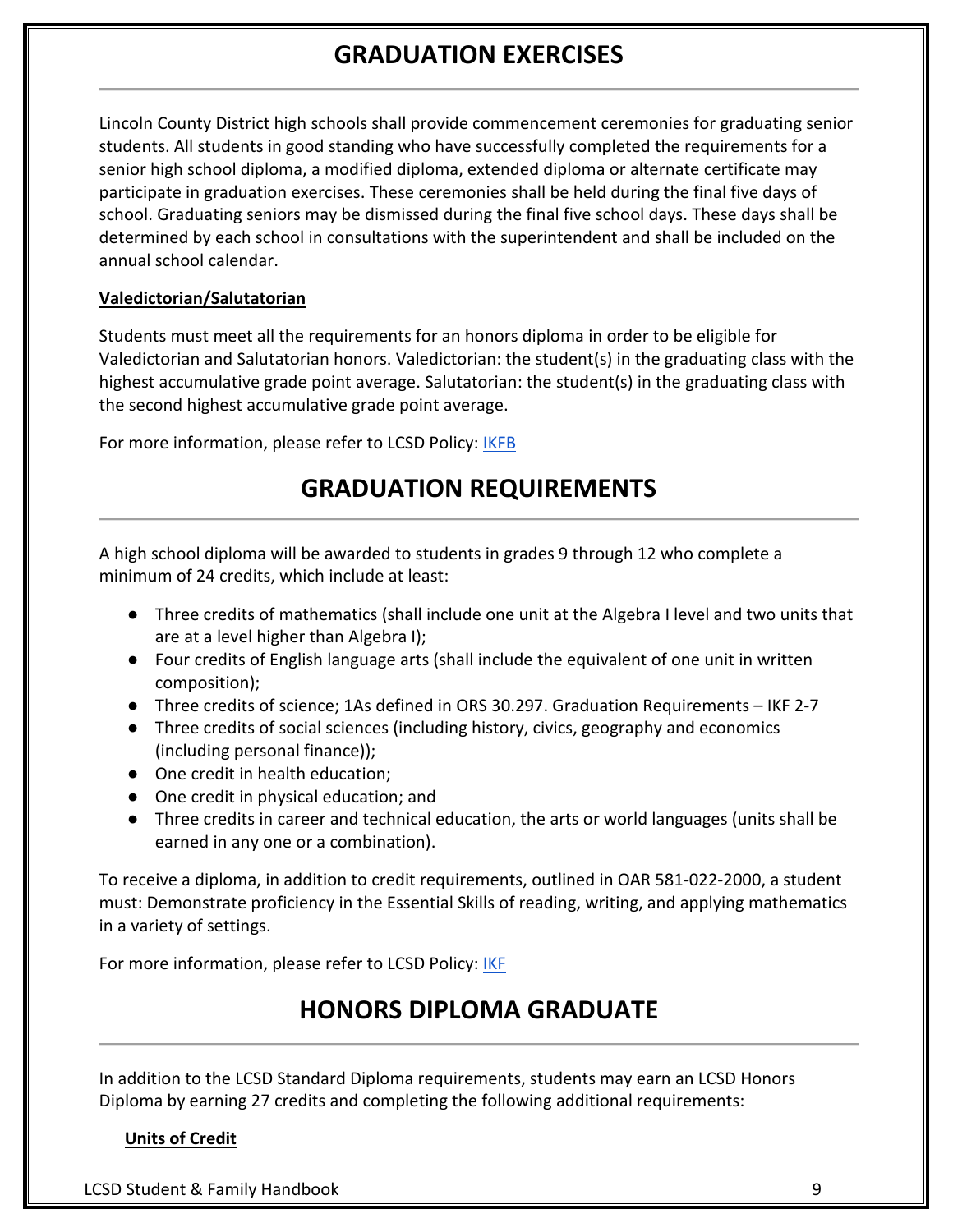- Three mathematics credits beyond Algebra 1; Graduation Requirements IKF 3-7
- Five fine or applied arts/world language, or CTE credits
- Four credits of AP, IB, or college credit; \*Superintendent may approve an Honors Level or equally rigorous course
- Complete two years of the same World Language;
- Earn a 3.5 GPA through seven semesters;
- One additional credit of CORE/CTE/FA/FL or AVID Tutor

#### **School/Community Services**

● Students must demonstrate active involvement in both a school activity and community service in each year of high school attendance.

*\*All NHS students who qualify as an IB Diploma candidate qualify for the honors diploma.*

<span id="page-9-0"></span>For more information, please refer to LCSD Policy[:](https://lincoln.k12.or.us/our-district/policies/) [IKF](https://lincoln.k12.or.us/our-district/policies/)

### **PROMOTION, RETENTION & PLACEMENT OF STUDENTS**

In general, students shall be placed at the grade level to which they are best adjusted academically, socially and emotionally. The educational program shall provide for the continuous progress of students from grade to grade, with students spending one year in each grade. A small number of students, however, may benefit from staying another year in the same grade or being accelerated. Decisions to retain or accelerate will only be made after prior notification and explanation to the student's parents. The building administrator will make the final decision. Parents may appeal the administrator's decision to the superintendent or his/her designee.

<span id="page-9-1"></span>For more information, please refer to LCSD Policy[:](https://lincoln.k12.or.us/our-district/policies/) [IKE](https://lincoln.k12.or.us/our-district/policies/) [&](https://lincoln.k12.or.us/our-district/policies/) [IKE-AR](https://lincoln.k12.or.us/our-district/policies/)

## **ATHLETICS**

**MISSION:** We believe athletics and activities in the Lincoln County School District focus on encouraging all programs to create a positive culture and community by developing character, sportsmanship, work ethic, and pride for all participants.

**CORE VALUES**: Character Development, Sportsmanship, Work Ethic, Pride, Community Involvement For more information, please refer to the LCSD Athletic Handbook [\(English](https://lincoln.k12.or.us/media/2018/03/LCSD-Athletics-Handbook-2019-20.pdf) [&](https://lincoln.k12.or.us/media/2020/02/LCSD-2019-20-Athletics-Handbook-SP-8-5-2019.pdf) [Spanish\)](https://lincoln.k12.or.us/media/2020/02/LCSD-2019-20-Athletics-Handbook-SP-8-5-2019.pdf)

<span id="page-9-2"></span>For more information, please refer to LCSD Policy[:](https://lincoln.k12.or.us/our-district/policies/) [IGDJ](https://lincoln.k12.or.us/our-district/policies/)

## **ATTENDANCE**

Attendance matters for students at all grade levels. Students who attend school regularly are more likely to read at grade level and build a strong foundation that takes them all the way through high school graduation. LCSD aligns our attendance policies and procedures with guidance provided by the Oregon Department of Education and the Every Day Matters campaign. "Chronically absent" means missing 10% or more of the school year (18 days). LCSD aims to have all students attend school regularly (greater than 90% of school days), because School + You = Success!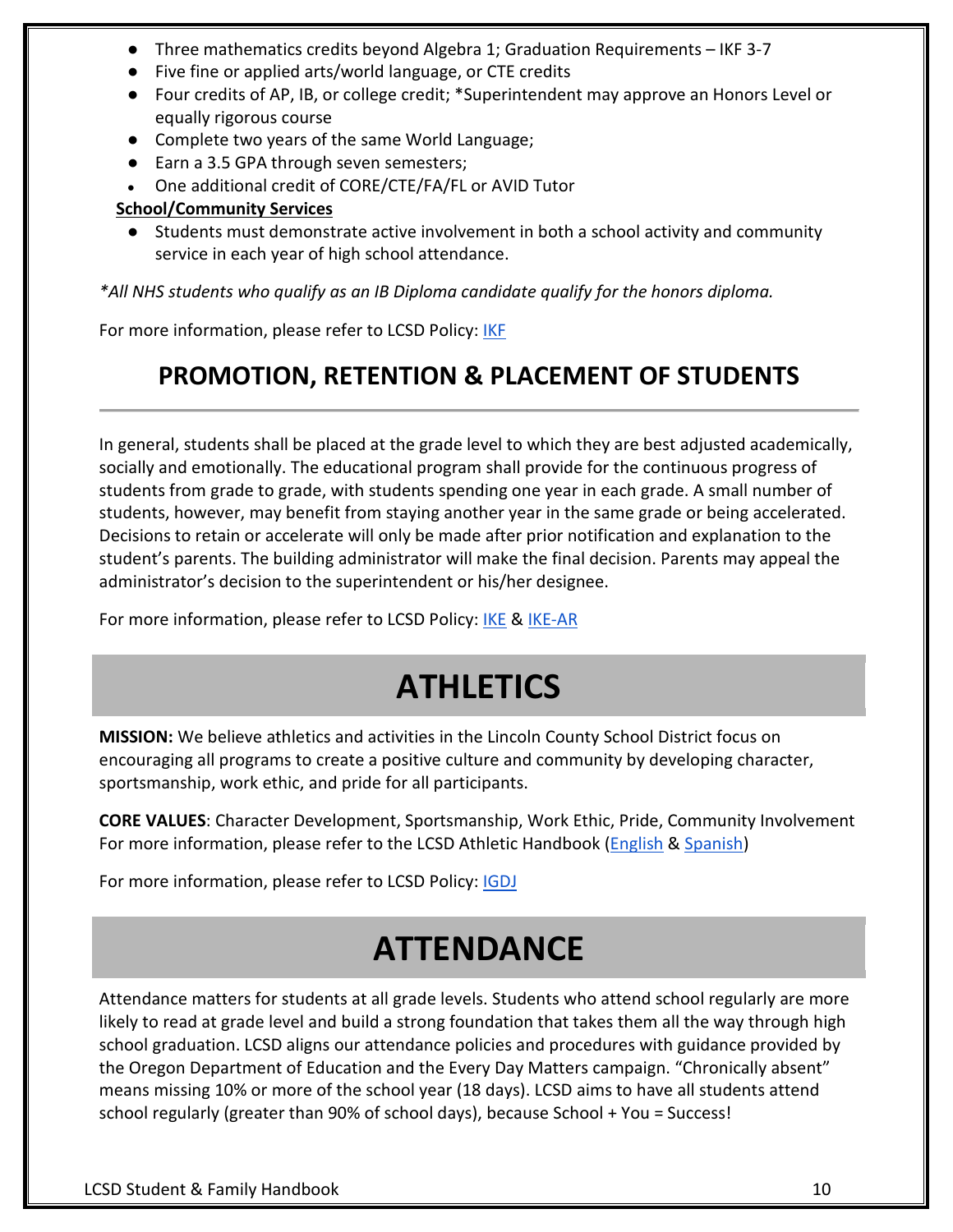### **COMPULSORY ATTENDANCE**

<span id="page-10-0"></span>Except as provided in Oregon law all children between the ages of 6 and 18 years who have not completed the 12th grade are required to regularly attend a public full-time school during the entire school term. All students five years of age who have been enrolled in a public school are required to attend regularly while enrolled in the public school.

<span id="page-10-1"></span>Exemptions from compulsory school attendance are detailed in LCSD Policy: [JEA](https://lincoln.k12.or.us/our-district/policies/)

### **EXCUSED & UNEXCUSED ABSENCES**

All absences, whether excused or unexcused, contribute to a student's attendance rate and effect his/her overall educational success. Parents and guardians are urged to schedule appointments, family vacations, etc. on non-instructional days to minimize student absences.

<span id="page-10-2"></span>For more information, including a list of approved reasons for excused absences, please refer to LCSD Policy[:](https://lincoln.k12.or.us/our-district/policies/) **JEA-AR** and Policy [JED](https://lincoln.k12.or.us/our-district/policies/)

### **GRADE REDUCTION & CREDIT DENIAL**

Regular attendance is valuable in school and work. The district may establish grading policies that permit teachers to consider a student's attendance in determining the student's grade, but student attendance may not be the sole criterion.

<span id="page-10-3"></span>For more information, please refer to LCSD Policy[:](https://lincoln.k12.or.us/our-district/policies/) [IKAD](https://lincoln.k12.or.us/our-district/policies/) and [IKAD-AR](https://lincoln.k12.or.us/our-district/policies/)

### **NOTIFICATION OF ABSENCES**

Parents/Guardians are asked to contact the school to notify the attendance secretary of the reason for any student absence, regardless of the length of the absence. Pre-Arranged Absence Forms can be found in the Family Resources section of the LCSD website, or at any school office. Schools will notify parents/guardians by the end of the school day if their child has an unplanned/unexplained absence. The notification may be in person, by telephone, email, text notification or another method.

<span id="page-10-4"></span>For more information, please refer to LCSD Policy[:](https://lincoln.k12.or.us/our-district/policies/) [JED](https://lincoln.k12.or.us/our-district/policies/)

### **RE-ADMITTANCE AFTER ABSENCES**

After an absence, parents/guardians may be asked to provide documentation or an explanation of the reason for the absence. Students who are absent for 10 consecutive days (excused or unexcused) are by OAR dropped from school rolls for state accounting purposes. This does not release them from the requirement to attend school. Upon return, these students may be required to re-enroll.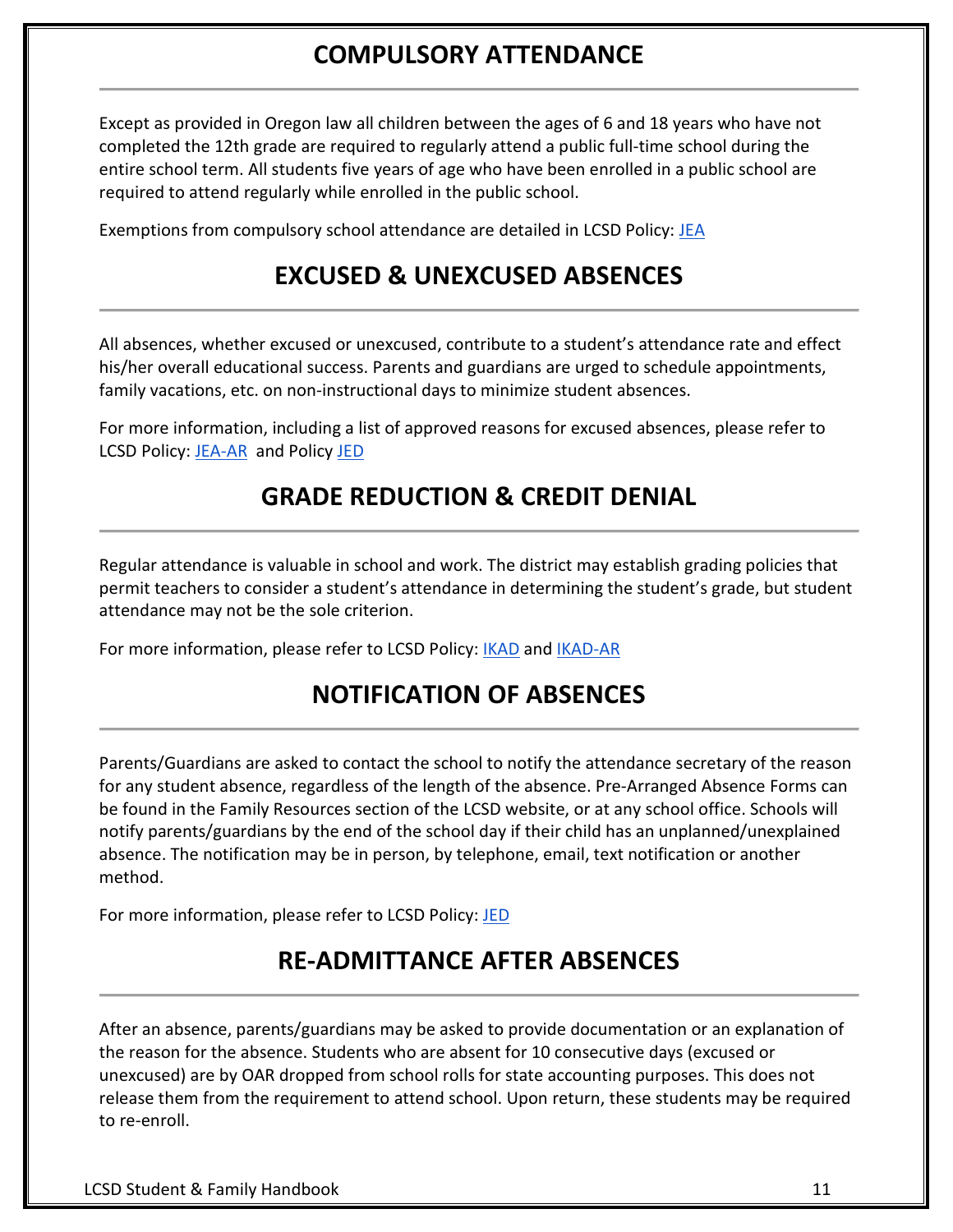<span id="page-11-0"></span>For more information, please refer to LCSD Policy[:](https://lincoln.k12.or.us/our-district/policies/) JEA-AR

### **TRUANCY & STATE LAW**

School officials will encourage regular student attendance, but compliance with Oregon laws, district, and building policy regarding attendance is the responsibility of the student and his/her parent. Failure to send a student and to maintain a student in regular attendance is a Class C violation. School teams will monitor attendance and take actions, up to and including activating truancy procedures when applicable, to encourage improved attendance.

<span id="page-11-1"></span>For more information, please refer to LCSD Policy[:](https://lincoln.k12.or.us/our-district/policies/) [JEA](https://lincoln.k12.or.us/our-district/policies/) & [JEA-AR](https://lincoln.k12.or.us/our-district/policies/)

## **BEHAVIOR & DISCIPLINE**

Our behavior management system creates and fosters healthy relationships that enable students to develop self-discipline necessary to remain in school and to function successfully in their educational and social environments.

For more information, please refer to LCSD Policy[:](https://lincoln.k12.or.us/our-district/policies/) [JG](https://lincoln.k12.or.us/our-district/policies/) and [JG-AR](https://lincoln.k12.or.us/our-district/policies/)

In order to support both students and staff, Lincoln County School District utilizes the Positive Behavior Intervention and Support (PBIS) framework to define, teach and support appropriate student behaviors to create positive school environments. Examples of PBIS actions include:

- 3-5 positively stated school-wide rules (example: Be Safe, Be Respectful, Be Responsible)
- School-wide routines and procedures are established, including visuals for grades K-3
- Students are taught the expected behaviors across all settings, multiple times per year
- Staff regularly provide feedback and positive acknowledgement to students
- <span id="page-11-2"></span>● Schools develop different levels of response to provide behavioral supports that help students develop skills and maintain relationships

### **CODE OF CONDUCT**

Through the PBIS framework, students are explicitly taught expected behaviors multiple times during the year, in applicable settings.

For complete descriptions of expected behaviors, please see LCSD Policy: [JFC-AR](https://lincoln.k12.or.us/our-district/policies/) (Student Code of Conduct).

Students are subject to discipline for conduct while traveling to and from school, at the bus stop, at school-sponsored events, while at other schools in the district and while off campus, whenever such conduct causes a substantial and material disruption of the educational environment or the invasion of rights of others. The following conduct will constitute grounds for disciplinary action. This list is not intended to contain all conduct that may be grounds for disciplinary action. The policies and procedures listed provide more information on specific behaviors.

- Arson/Possession of Combustibles [\(JFCM,](https://lincoln.k12.or.us/our-district/policies/) [JFCJ,](https://lincoln.k12.or.us/our-district/policies/) [JFCJ-AR,](https://lincoln.k12.or.us/our-district/policies/) [ECAB](https://lincoln.k12.or.us/our-district/policies/) [&](https://lincoln.k12.or.us/our-district/policies/) [ECAB-AR\)](https://lincoln.k12.or.us/our-district/policies/)
- Defiance
- Disruption
- Dress code violations [\(JFCA\)](https://lincoln.k12.or.us/our-district/policies/)

LCSD Student & Family Handbook 12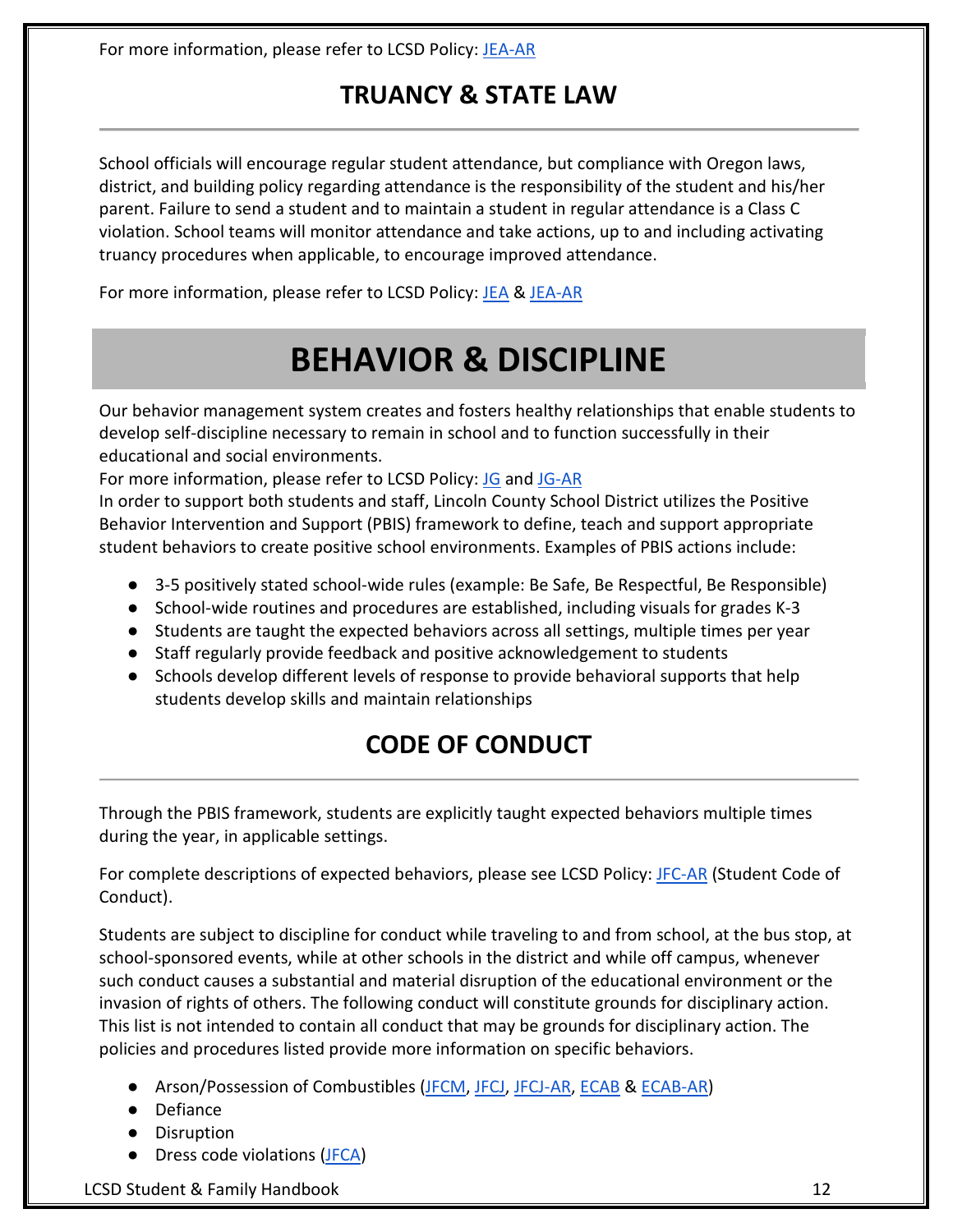- Gang Affiliation [\(JFCEA\)](https://lincoln.k12.or.us/our-district/policies/)
- Hazing/Harassment, Intimidation, Bullying, Menacing/Cyberbullying, Teen Dating Violence, and Domestic Violence [\(JFCF,](https://lincoln.k12.or.us/our-district/policies/) [JFCF-AR\(1\)](https://lincoln.k12.or.us/our-district/policies/) [&](https://lincoln.k12.or.us/our-district/policies/) [JFCF-AR\(2\)\)](https://lincoln.k12.or.us/our-district/policies/)
- Inappropriate display of affection/Sexual Harassment [\(JBA/GBN,](https://lincoln.k12.or.us/our-district/policies/) [JBA/GBN-AR\(1\),](https://lincoln.k12.or.us/our-district/policies/) [JBA/GBN-](https://lincoln.k12.or.us/our-district/policies/)[AR\(2\)](https://lincoln.k12.or.us/our-district/policies/) [&](https://lincoln.k12.or.us/our-district/policies/) [JBA/GBN-AR\(3\)\)](https://lincoln.k12.or.us/our-district/policies/)
- Inappropriate language, (obscene, profane, libelous, discriminatory or abusive) gestures or materials [\(JFCF,](https://lincoln.k12.or.us/our-district/policies/) [JFCF-AR\(1\)](https://lincoln.k12.or.us/our-district/policies/) [&](https://lincoln.k12.or.us/our-district/policies/) [JFCF-AR\(2\)\)](https://lincoln.k12.or.us/our-district/policies/)
- Lying/Cheating/Plagiarism [\(JFCEB](https://lincoln.k12.or.us/our-district/policies/) & [JFCEB-AR\)](https://lincoln.k12.or.us/our-district/policies/)
- Physical Aggression/Assault/Fighting
- Property Misuse/Damage/Vandalism [\(ECAB](https://lincoln.k12.or.us/our-district/policies/) & [ECAB-AR\)](https://lincoln.k12.or.us/our-district/policies/)
- Technology violation [\(JFCEB,](https://lincoln.k12.or.us/our-district/policies/) [JFCEB-AR](https://lincoln.k12.or.us/our-district/policies/) [&](https://lincoln.k12.or.us/our-district/policies/) [IIBGA\)](https://lincoln.k12.or.us/our-district/policies/)
- Theft [\(ECAB](https://lincoln.k12.or.us/our-district/policies/) [&](https://lincoln.k12.or.us/our-district/policies/) [ECAB-AR\)](https://lincoln.k12.or.us/our-district/policies/)
- Threats [\(JFCM\)](https://lincoln.k12.or.us/our-district/policies/)
- Truancy [\(JEA](https://lincoln.k12.or.us/our-district/policies/) [&](https://lincoln.k12.or.us/our-district/policies/) [JEA-AR\)](https://lincoln.k12.or.us/our-district/policies/)
- Use/Possession of Alcohol/Drugs, imitations, or paraphernalia [\(JFCH, JFCH-AR,](https://lincoln.k12.or.us/our-district/policies/) [JFCI, JFCI-AR,](https://lincoln.k12.or.us/our-district/policies/) [JFC-AR\)](https://lincoln.k12.or.us/our-district/policies/)
- Use/Possession of Combustibles, imitations, or paraphernalia [\(JFCM,](https://lincoln.k12.or.us/our-district/policies/) [JFCJ,](https://lincoln.k12.or.us/our-district/policies/) [ECAB\)](https://lincoln.k12.or.us/our-district/policies/)
- Use/Possession of Tobacco, imitations, or paraphernalia [\(JFCG/KGC/GBK, JFCG/KGC/GBK-](https://lincoln.k12.or.us/our-district/policies/)[AR\)](https://lincoln.k12.or.us/our-district/policies/)
- Use/Possession of Weapons [\(JFCJ](https://lincoln.k12.or.us/our-district/policies/) [&](https://lincoln.k12.or.us/our-district/policies/) [JFCJ-AR\)](https://lincoln.k12.or.us/our-district/policies/)
- Vehicular rule violations [\(JHFD\)](https://lincoln.k12.or.us/our-district/policies/)

<span id="page-12-0"></span>For information regarding student conduct on school buses, see Policy[:](https://lincoln.k12.or.us/our-district/policies/) [EEACC](https://lincoln.k12.or.us/our-district/policies/) an[d](https://lincoln.k12.or.us/our-district/policies/) [EEACC-AR](https://lincoln.k12.or.us/our-district/policies/)

### **DISCIPLINARY PROCEDURES**

If a student violates the Student Code of Conduct, individual school rules, Board policy, or local, state, or federal law, appropriate disciplinary procedures may be taken, depending upon the student's discipline history, maturity of the student, severity of the infraction, and disability (Board polic[y](https://lincoln.k12.or.us/our-district/policies/) [JGDA/JGEA](https://lincoln.k12.or.us/our-district/policies/) [&](https://lincoln.k12.or.us/our-district/policies/) [JGDA/JGEA-AR:](https://lincoln.k12.or.us/our-district/policies/) Discipline of Students with Disabilities). Examples include, but are not limited to, reprimands, in-class consequences, parent contact/conferences, detention, law enforcement contact, denial of participation in co-curricular and extracurricular activities, etc. For more information, please refer to LCSD Policy: [JFC-AR](https://lincoln.k12.or.us/our-district/policies/)

**Due Process:** Students have the right to due process of law with respect to suspension, expulsion and decisions which the student believes injure his/her rights. Students have the right to know the behavior standards expected of them as well as to know the consequences of misbehavior. For more information, please refer to LCSD Policy[:](https://lincoln.k12.or.us/our-district/policies/) [JF/JFA](https://lincoln.k12.or.us/our-district/policies/)

**Suspension:** Suspension temporarily denies the student attendance at school or school activities in any district school. The principal or designee shall have the authority to suspend a student for up to 10 days. In special circumstances a suspension may be continued until some specific pending action occurs, such as a physical or mental examination, drug assessment, completion of expulsion proceedings or incarceration by court action. For more information, please refer to LCSD Policy[:](https://lincoln.k12.or.us/our-district/policies/) [JFC-AR](https://lincoln.k12.or.us/our-district/policies/) and [JGD-](https://lincoln.k12.or.us/our-district/policies/)AR

**Expulsion:** Expulsion denies the student attendance at school and school activities in any district school. Expulsion may be for any length of time up to one calendar year. The district may deny enrollment to a student who has been expelled by another district. The district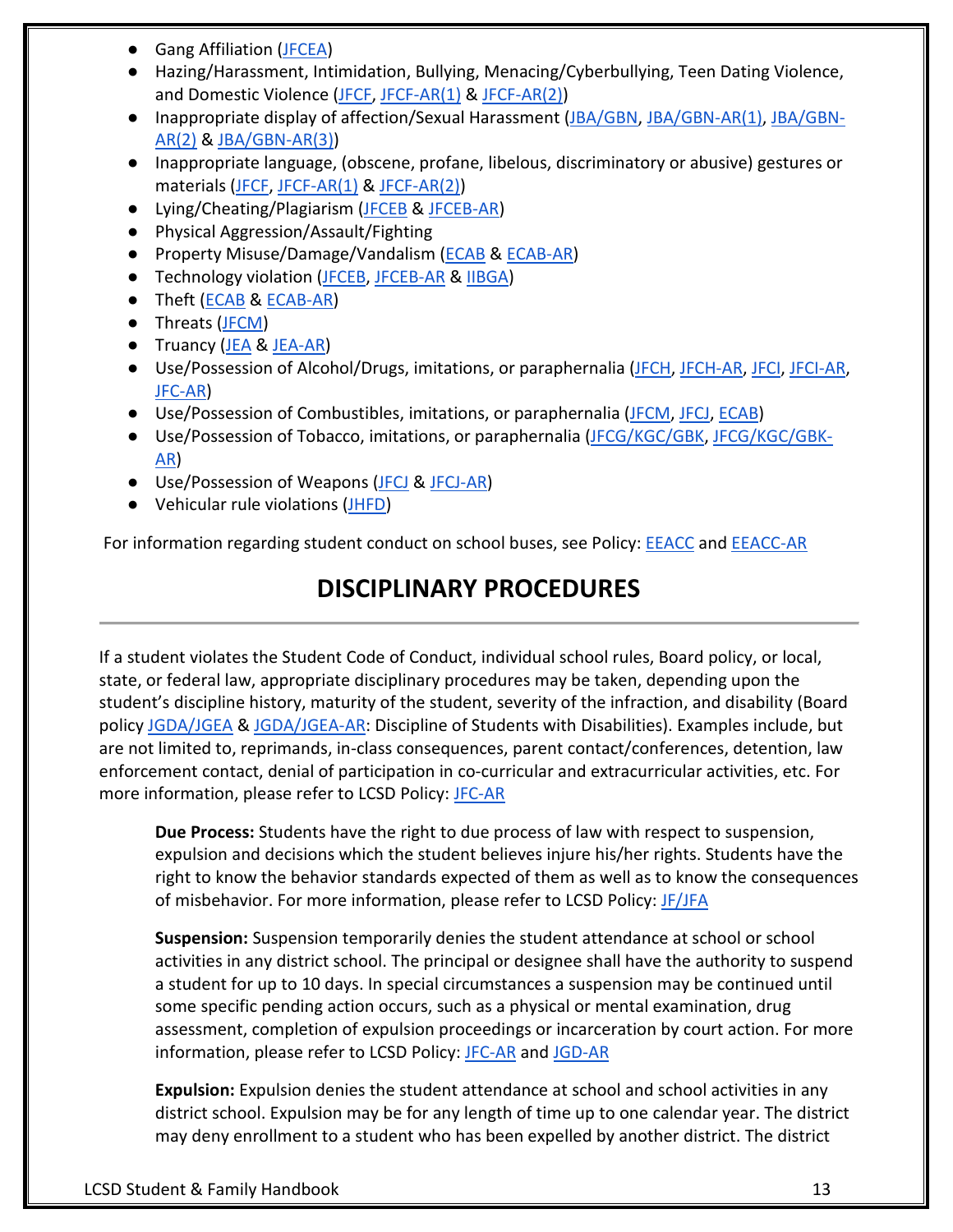shall deny enrollment to a student who has been expelled from another district because of firearm or dangerous weapons possession. For more information, please refer to LCSD Policy[:](https://lincoln.k12.or.us/our-district/policies/) [JFC-AR](https://lincoln.k12.or.us/our-district/policies/) an[d](https://lincoln.k12.or.us/our-district/policies/) [JGE-](https://lincoln.k12.or.us/our-district/policies/)AR

**Discipline of Students with Disabilities:** When considering student disciplinary procedures that may result in removal of the student, the district follows all special education and 504 plan procedures and ensures the parent and the student are afforded the procedural safeguards of the Individuals with Disabilities Education Act (IDEA) if:

- The student is receiving individualized education program (IEP) services;
- The student has not yet been identified as a student with a disability but the district had knowledge that the student had a disability and needed special education.

For more information, please refer to LCSD Policy[:](https://lincoln.k12.or.us/our-district/policies/) [JGDA/JGEA](https://lincoln.k12.or.us/our-district/policies/) & [JGDA/JGEA-AR](https://lincoln.k12.or.us/our-district/policies/)

**Use of Physical Force/Corporal Punishment:** No teacher, administrator, other school personnel or school volunteer will subject a student to corporal punishment or condone the use of corporal punishment by any person under his/her supervision or control. A staff member is authorized to employ physical force when, in his/her professional judgment, the physical force is necessary to prevent a student from harming self, others or doing harm to district property. Physical force shall not be used to discipline or punish a student. For more information, please refer to LCSD Policy[:](https://lincoln.k12.or.us/our-district/policies/) [JGA](https://lincoln.k12.or.us/our-district/policies/)

### <span id="page-13-0"></span>**HARASSMENT/INTIMIDATION/BULLYING/CYBERBULLYING & SEXUAL HARASSMENT POLICIES, COMPLAINTS & INVESTIGATIONS**

Hazing, harassment (including sexual harassment), intimidation, menacing or bullying and acts of cyberbullying by students, staff, or third parties towards students is strictly prohibited. Teen dating violence is unacceptable behavior and prohibited. Students whose behavior is found to be in violation of this policy will be subject to consequences and appropriate remedial action which may include discipline, up to and including expulsion.

All complaints about behavior that may violate this policy shall be promptly investigated. Any students, staff members or third parties who has knowledge of conduct in violation of this policy or feels they are a victim of harassment must immediately report their concerns to the principal, compliance officer or superintendent, who has overall responsibility for all investigations. Students may also report concerns to a teacher, counselor or school nurse, who will promptly notify the appropriate district official.

For more information, please see the following LCSD Policies and Administrative Regulations:

- [JFCF,](https://lincoln.k12.or.us/our-district/policies/) [JFCF-AR\(1\)](https://lincoln.k12.or.us/our-district/policies/) [&](https://lincoln.k12.or.us/our-district/policies/) [JFCF-AR\(2\):](https://lincoln.k12.or.us/our-district/policies/) Hazing/Harassment, Intimidation, Bullying, Menacing/Cyberbullying, Teen Dating Violence, and Domestic Violence – Student
- [JBA/GBN,](https://lincoln.k12.or.us/our-district/policies/) [JBA/GBN-AR\(1\),](https://lincoln.k12.or.us/our-district/policies/) [JBA/GBN-AR\(2\)](https://lincoln.k12.or.us/our-district/policies/) [&](https://lincoln.k12.or.us/our-district/policies/) [JBA/GBN-AR\(3\):](https://lincoln.k12.or.us/our-district/policies/) Sexual Harassment
- [JB:](https://lincoln.k12.or.us/our-district/policies/) Equal Educational Opportunity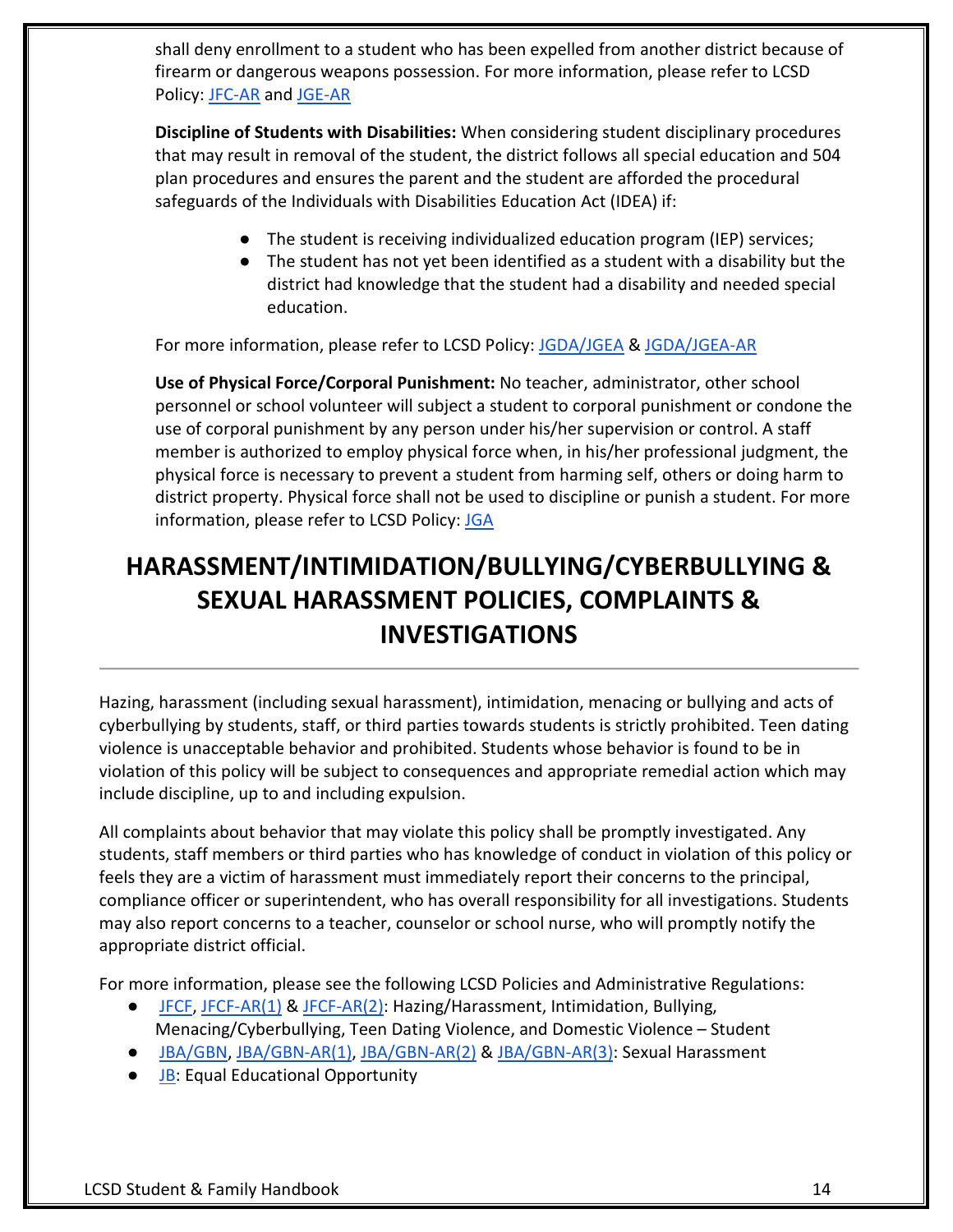## **DISTRIBUTION OF MATERIALS**

<span id="page-14-0"></span>Requests by individuals or groups to distribute pamphlets, booklets, flyers, brochures and other similar materials to students for classroom use or to take home shall be submitted to the school administration. Materials and the proposed method of distribution shall be subject to review.

Materials shall be reviewed based on legitimate educational concerns. Such concerns include: the material is or may be defamatory; the material is inappropriate based on the age, grade level and/or maturity of the reading audience; the material is poorly written, inadequately researched, biased or prejudiced; the material contains information that is not factual; the material is not free of racial, ethnic, religious or sexual bias; or the material contains advertising that violates public school laws, rules and/or policy, is deemed inappropriate for students or that the public might reasonably perceive to bear the sanction or approval of the district.

For more information, please refer to LCSD Policy[:](https://lincoln.k12.or.us/our-district/policies/) [KJA](https://lincoln.k12.or.us/our-district/policies/)

## **DRILLS FIRE, EVACUATION, SAFETY & OTHER**

<span id="page-14-1"></span>All schools are required to instruct and drill students on emergency procedures so that students may respond to an emergency without confusion and panic. The emergency procedures shall include drills and instruction on fires, earthquakes, which shall include tsunami procedures in a coastal zone and safety threats.

<span id="page-14-2"></span>For more information, please refer to LCSD Policy[:](https://lincoln.k12.or.us/our-district/policies/) **[EBCB](https://lincoln.k12.or.us/our-district/policies/)** 

## **EMERGENCY SCHOOL CLOSURES**

The Board authorizes the superintendent or designee to close schools or other facilities, or to cancel or postpone activities, in the event of hazardous weather or other emergencies which present threats to the safety of students, school staff members or school property.

Lincoln County School District will communicate with the public of all delayed openings, closures, early dismissals, or cancellation of activities.

<span id="page-14-3"></span>For more information, please refer to LCSD Policy[:](https://lincoln.k12.or.us/our-district/policies/) **[EBCD](https://lincoln.k12.or.us/our-district/policies/)** 

## **FIELD TRIPS**

The Board recognizes that first-hand experiences are an effective and worthwhile means of learning. In planning and authorizing field trips, primary consideration shall be given to the educational values derived and the safety and welfare of students involved. Active consideration should also be given to equitable access for all students and a realistic cost/benefit ratio given limited funds of the

LCSD Student & Family Handbook 15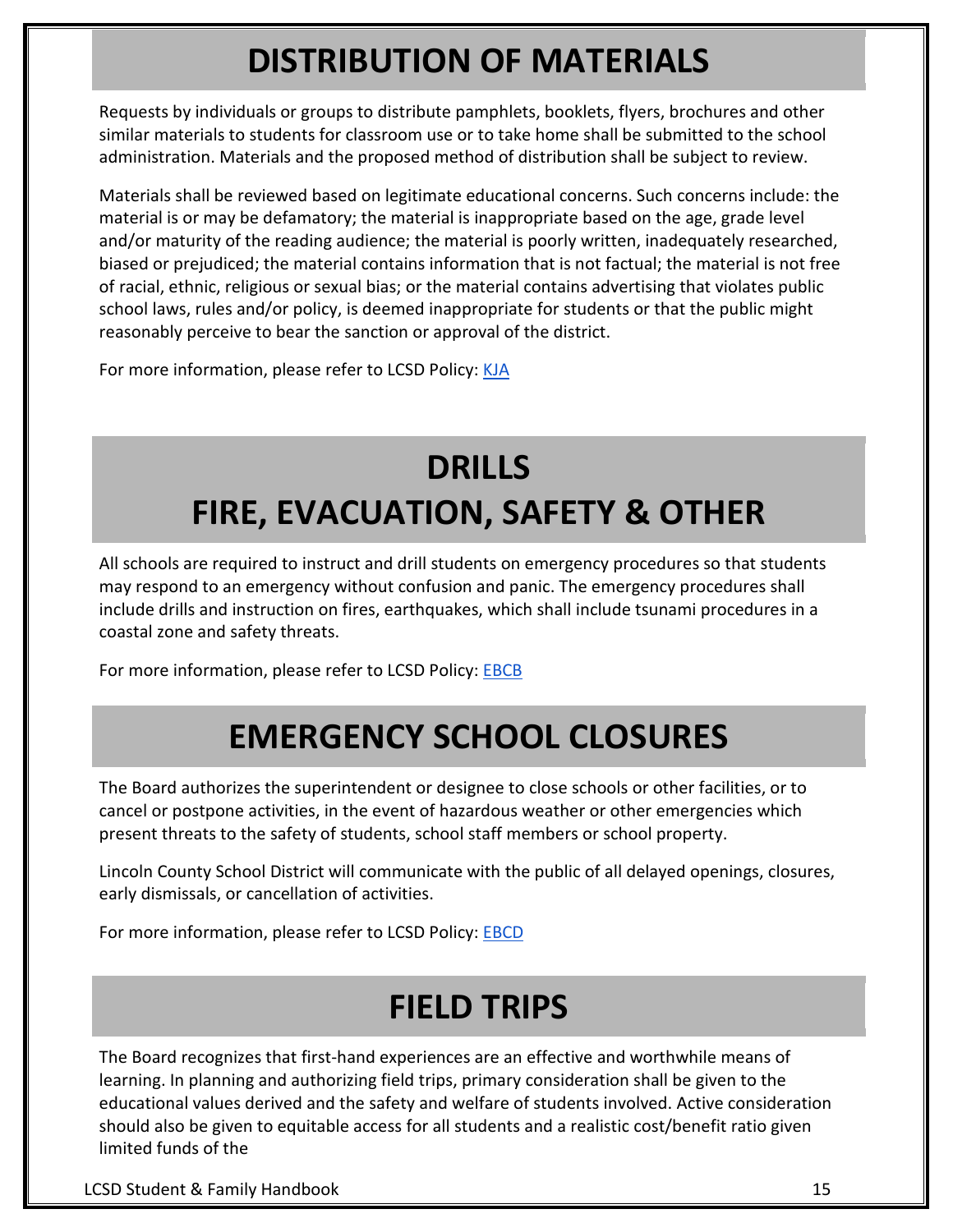district and the communities to support these trips. Within these contexts, it is the desire of the Board to facilitate field trips as an integral part of each school's educational and activities program.

<span id="page-15-0"></span>For more information, please refer to LCSD Policy[:](https://lincoln.k12.or.us/our-district/policies/) [IICA](https://lincoln.k12.or.us/our-district/policies/) [&](https://lincoln.k12.or.us/our-district/policies/) [IICA-AR](https://lincoln.k12.or.us/our-district/policies/)

## **GRIEVANCES**

If your complaint addresses one or more of the issues identified below, you may use the complaint process available in any of the following policies and administrative regulations (AR):

- Discrimination or harassment on an[y](https://lincoln.k12.or.us/our-district/policies/) basis protected by law: Board policy [AC,](https://lincoln.k12.or.us/our-district/policies/) [AC-AR;](https://lincoln.k12.or.us/our-district/policies/)
- Sexual harassment: Board policy [GBN/JBA,](https://lincoln.k12.or.us/our-district/policies/) [GBN/JBA-AR;](https://lincoln.k12.or.us/our-district/policies/)
- Hazing, harassment, intimidation, bullying, menacing or cyberbullying (staff): Board polic[y](https://lincoln.k12.or.us/our-district/policies/) [GBNA,](https://lincoln.k12.or.us/our-district/policies/) [GBNA-AR;](https://lincoln.k12.or.us/our-district/policies/)
- Hazing, harassment, intimidation, bullying, menacing, cyberbullying, teen dating violence or domestic violence (student): Board policy [JFCF,](https://lincoln.k12.or.us/our-district/policies/) [JFCF-AR;](https://lincoln.k12.or.us/our-district/policies/)
- Sexual conduct with a student: Board policy [JHFF,](https://lincoln.k12.or.us/our-district/policies/) [JHFF-AR;](https://lincoln.k12.or.us/our-district/policies/)
- Instructional resources or instructional materials: Board polic[y](https://lincoln.k12.or.us/our-district/policies/) [IIA,](https://lincoln.k12.or.us/our-district/policies/) [IIA-AR.](https://lincoln.k12.or.us/our-district/policies/)

Any complaint about school personnel other than the superintendent will be investigated by the administration before consideration and action by the Board. The Board will not hear complaints against employees in a session open to the public unless an employee requests an open session.

A complaint of retaliation against a student or a student's parent who in good faith reported information that the student believes is evidence of a violation of state and federal law, rule or regulation, should be reported to the administrator. Complaints against the principal may be filed with the superintendent. Complaints against the superintendent should be referred to the Board chair on behalf of the Board. Complaints against the Board as a whole or against an individual Board member should be made to the Board chair on behalf of the Board.

<span id="page-15-1"></span>For more information, please refer to LCSD Policy[:](https://lincoln.k12.or.us/our-district/policies/) [KL](https://lincoln.k12.or.us/our-district/policies/) [&](https://lincoln.k12.or.us/our-district/policies/) [KL-AR](https://lincoln.k12.or.us/our-district/policies/)

## **HEALTH**

Although the district's primary responsibility is to educate students, the students' health and general welfare is also a major Board concern. The Board believes school programs should be conducted in a manner that protects and enhances student and employee health and is consistent with good health practices. The nurse(s) employed by the district shall be licensed to practice as a registered nurse or nurse practitioner in Oregon and will function as an integral member of the instructional staff, serving as a resource person to teachers in securing appropriate information and materials on health-related topics.

Related Policies:

- Prescription Medications Policy: [JHCDA](https://lincoln.k12.or.us/our-district/policies/)
- Nonprescription Medication Policy[:](https://lincoln.k12.or.us/our-district/policies/) [JHCD](https://lincoln.k12.or.us/our-district/policies/)
- Medications Policy[:](https://lincoln.k12.or.us/our-district/policies/) [JHCD/JHCDA-AR](https://lincoln.k12.or.us/our-district/policies/)

For more information, please refer to LCSD Policy[:](https://lincoln.k12.or.us/our-district/policies/) [JHC](https://lincoln.k12.or.us/our-district/policies/)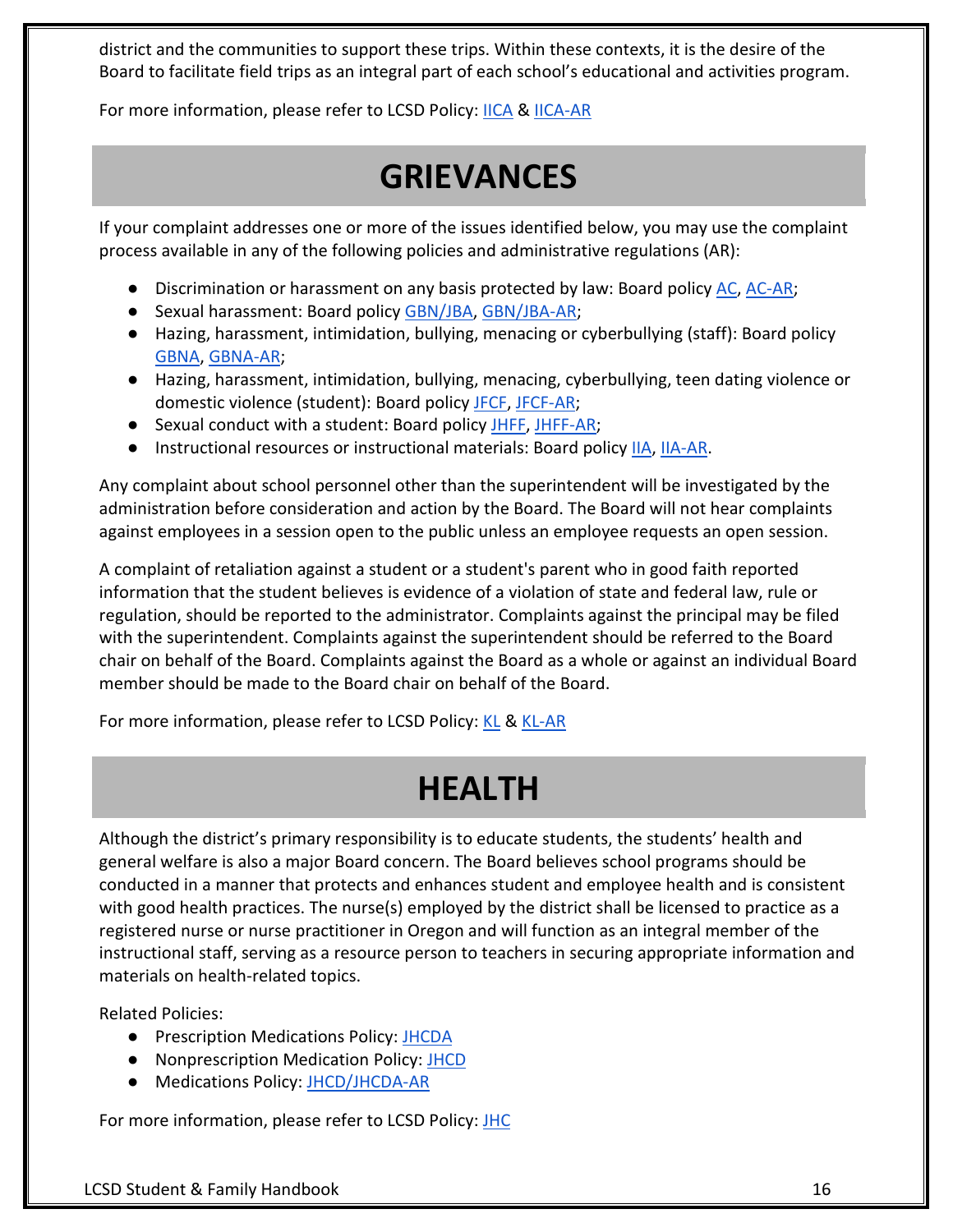### **COMMUNICABLE DISEASES**

<span id="page-16-0"></span>The district shall provide reasonable protection against the risk of exposure to communicable disease for students. Reasonable protection from communicable disease is generally attained through immunization, exclusion or other measures as provided by Oregon law, by the local health department or in the Communicable Disease Guidance published by the Oregon Department of Education (ODE) and the Oregon Health Authority (OHA). Services will be provided to students as required by law.

When an administrator has reason to suspect that a student has or has been exposed to any restrictable disease for which the student is required to be excluded, the administrator involved shall exclude the student from school and if the disease is a reportable disease, will report the occurrence to the local health department. The administrator will also take whatever reasonable steps it considers necessary to organize and operate its programs in a way which both furthers the education and protects the health of students and others.

In cases when a restrictable or reportable disease is diagnosed and confirmed for a student, the administrator shall inform the appropriate employees with a legitimate educational interest to protect against the risk of exposure.

<span id="page-16-1"></span>For more information, please refer to LCSD Policy[:](https://lincoln.k12.or.us/our-district/policies/) [JHCC](https://lincoln.k12.or.us/our-district/policies/) [&](https://lincoln.k12.or.us/our-district/policies/) [JHCC-AR](https://lincoln.k12.or.us/our-district/policies/)

### **FIRST AID**

In cases of sudden illness or injury to a student or staff member, first aid will be given by school staff. Further medical attention to students is the parents' responsibility, or of someone the parents designate in case of emergency. Each principal is charged with providing for the immediate care of ill or injured persons within his/her area of responsibility. Staff members shall report selfadministered first-aid treatment to an immediate supervisor.

<span id="page-16-2"></span>For more information, please refer to LCSD Policy[:](https://lincoln.k12.or.us/our-district/policies/) [EBBA](https://lincoln.k12.or.us/our-district/policies/)

## **PROGRAMS**

### **ALTERNATIVE EDUCATION PROGRAMS**

<span id="page-16-3"></span>Alternative education programs implemented by the district are to maintain learning options that are flexible with regard to environment, time, structure and pedagogy.

The superintendent or designee will develop alternative education program options in compliance with Oregon Administrative Rules and Oregon Revised Statutes:

- For students who are unable to succeed in the regular programs because of erratic attendance or behavioral problems;
- For students who have not met or who have exceeded all of Oregon's academic content standards;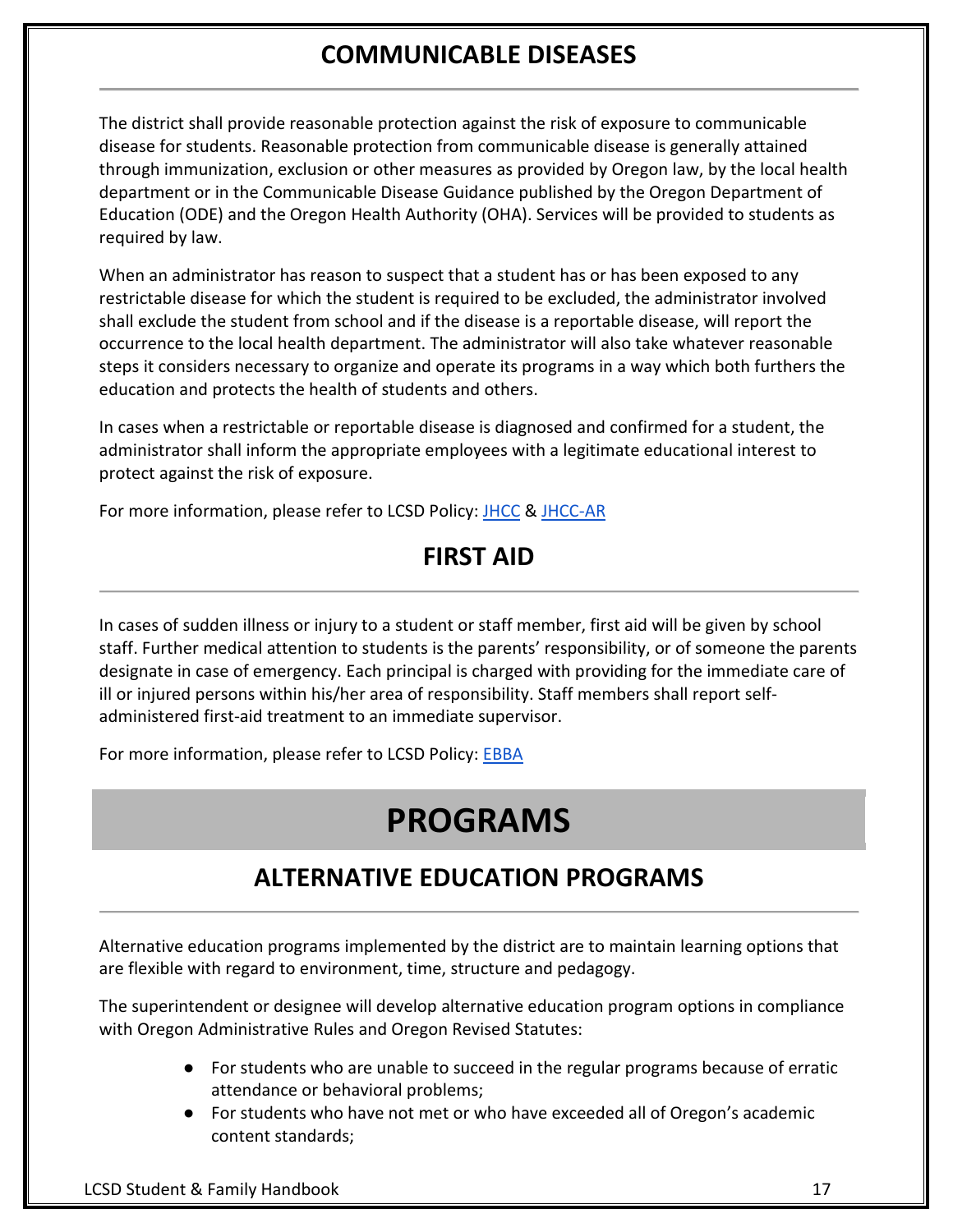- When necessary to meet a student's educational needs and interests;
- To assist students in achieving district and state academic content standards;
- When a public or private alternative education program is not readily available or accessible.

<span id="page-17-0"></span>For more information, please refer to LCSD Policy[:](https://lincoln.k12.or.us/our-district/policies/) [IGBHA](https://lincoln.k12.or.us/our-district/policies/) & [IGBHB](https://lincoln.k12.or.us/our-district/policies/)

### **BILINGUAL STUDENTS**

Students whose primary language is a language other than English will be provided appropriate assistance until they are able to use English in a manner that allows effective, relevant participation in regular classroom instruction. Parents who are not able to use English in a manner that allows effective, relevant participation in educational planning for their student will be provided with relevant written, verbal, or signed communication in a language they can understand.

<span id="page-17-1"></span>For more information, please refer to LCSD Policy[:](https://lincoln.k12.or.us/our-district/policies/) **[IGBI](https://lincoln.k12.or.us/our-district/policies/)** 

### **COUNSELING**

The district's counseling and guidance program focuses on the developmental needs of all students, K-12, based on the Oregon Department of Education's Framework for Comprehensive Guidance and Counseling Programs for Pre-kindergarten through Twelfth Grade. Counselors or principal's designees coordinate the school guidance program and involve all staff members in designing and implementing plans to meet four major goals:

- 1. Educational Development Students will develop an education plan and portfolio that utilizes educational opportunities and alternatives consistent with academic standards and their career aspirations;
- 2. Personal/Social Development Students will develop appropriate interpersonal and communication skills for a variety of social and work settings; students will develop selfadvocacy and decision making skills, and confidence in their own abilities;
- 3. Career Development Students in grades K-12 will develop career options consistent with their interests, abilities and values. Career development includes focus on vocation, avocation, family life, and citizenship.
- 4. Community involvement Students will demonstrate the importance of making an individual contribution to the community.

<span id="page-17-2"></span>For more information, please refer to LCSD Policy[:](https://lincoln.k12.or.us/our-district/policies/) [IJ](https://lincoln.k12.or.us/our-district/policies/)

### **EXPANDED OPTIONS PROGRAMS**

The Board is committed to providing additional options to students enrolled in grades 11 and 12 to continue or complete their education, to earn concurrent high school and college credits and to gain early entry into post-secondary education. The district's Expanded Options Program (EOP) will comply with all requirements of Oregon law (ORS 340) and give priority status to "at-risk" students.

For more information, please refer to LCSD Policy[:](https://lincoln.k12.or.us/our-district/policies/) **[IGBHE](https://lincoln.k12.or.us/our-district/policies/)**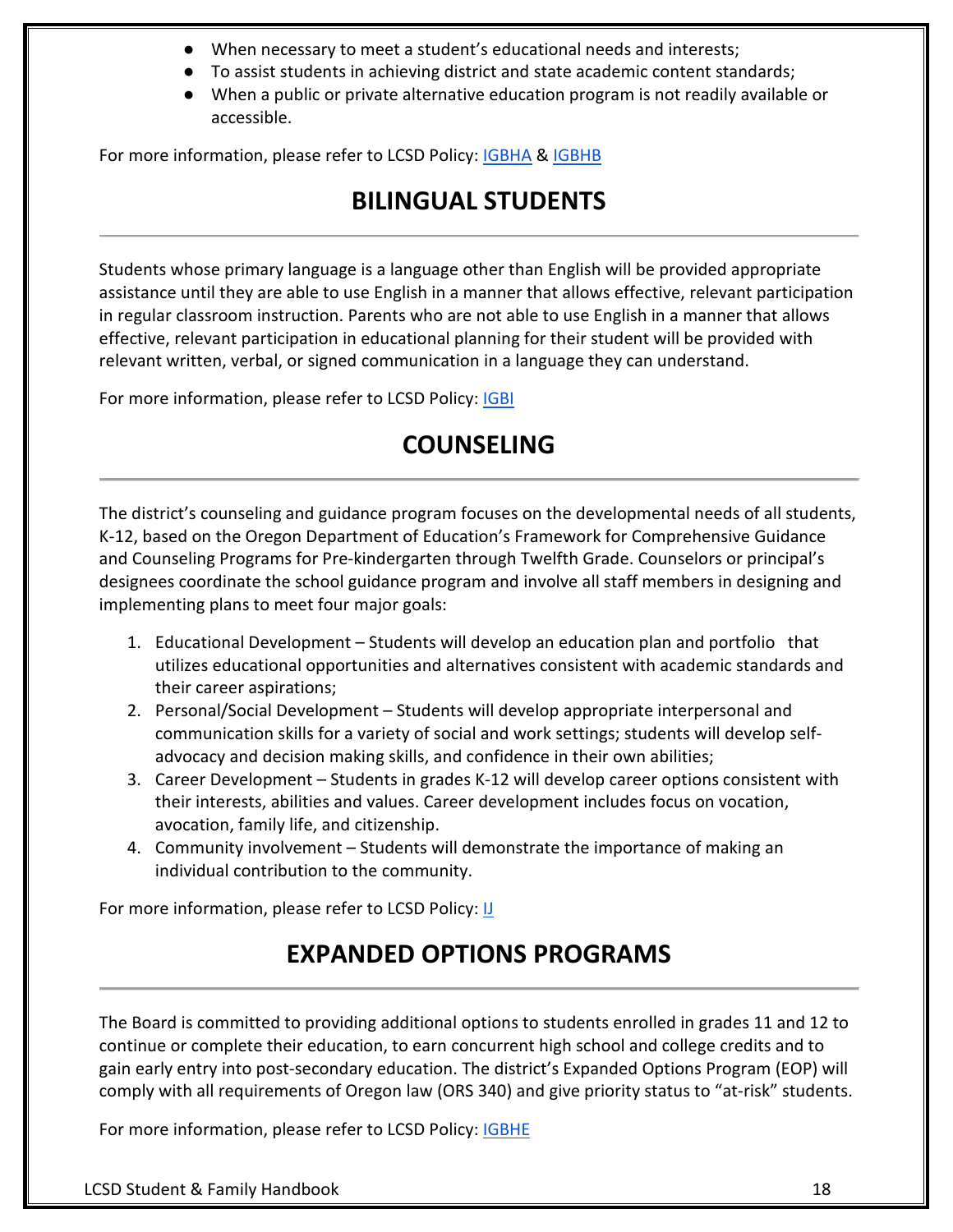### **HOMELESS STUDENTS**

<span id="page-18-0"></span>Homeless students in the district will have access to the education and other services needed to ensure that an opportunity is available to meet the same academic achievement standards to which all students are held. A liaison for students in homeless situations will be designated by the district to carry out duties as required by law. The district will ensure that homeless students are not stigmatized nor segregated on the basis of their status as homeless. A homeless student will be admitted, in accordance with the student's best interest, to the student's school of origin or enroll the student in a district school in the attendance area in which the homeless student is actually living, unless contrary to the request of the parent or unaccompanied student. Transportation will be provided in accordance with law.

Each homeless student shall be provided with services comparable to services offered to other students, including the following:

- Transportation services; Homeless Students\*\* JECBD-AR 2-4
- Education services for which the student is eligible, such as:
	- o Title I-A;
	- o Special education;
	- o Programs for English Learners;
	- o Career and technical education;
	- o Talented and gifted programs.
- School nutrition programs.

<span id="page-18-1"></span>For more information, please refer to LCSD Policy[:](https://lincoln.k12.or.us/our-district/policies/) [JECBD](https://lincoln.k12.or.us/our-district/policies/) [&](https://lincoln.k12.or.us/our-district/policies/) [JECBD-AR](https://lincoln.k12.or.us/our-district/policies/)

### **ONLINE LEARNING**

<span id="page-18-2"></span>See Alternative Instructional Programs For more information, please refer to LCSD Policy[:](https://lincoln.k12.or.us/our-district/policies/) **[IHGA](https://lincoln.k12.or.us/our-district/policies/)** 

### **STUDENTS WITH DISABILITIES**

The district implements an ongoing system to locate, identify and evaluate all children birth to age 21 residing within its jurisdiction who have disabilities and need early intervention, early childhood special education or special education services (EI/ECSE). For preschool children the district is responsible for the evaluation(s) used to determine eligibility; the designated referral and evaluation agency is responsible for determining the eligibility of children for EI/ECSE services in accordance with Oregon Administrative Rule (OAR) 581-015-2100.

Related Policies:

- Students with Disabilities Child Identification Procedures Policy: [IGBA](https://lincoln.k12.or.us/our-district/policies/) [&](https://lincoln.k12.or.us/our-district/policies/) [IGBA-AR](https://lincoln.k12.or.us/our-district/policies/)
- Educational Records for Students with Disabilities Policy: [IGBAB/JO](https://lincoln.k12.or.us/our-district/policies/) [&](https://lincoln.k12.or.us/our-district/policies/) [IGBAB/JO-AR](https://lincoln.k12.or.us/our-district/policies/)
- Participation in Regular Education Programs Policy[:](https://lincoln.k12.or.us/our-district/policies/) **[IGBAE](https://lincoln.k12.or.us/our-district/policies/) [&](https://lincoln.k12.or.us/our-district/policies/) [IGBAE-AR](https://lincoln.k12.or.us/our-district/policies/)**
- Procedural Safeguards Policy: [IGBAG](https://lincoln.k12.or.us/our-district/policies/) & [IGBAG-AR](https://lincoln.k12.or.us/our-district/policies/)
- Evaluation Procedures Policy[:](https://lincoln.k12.or.us/our-district/policies/) [IGBAH](https://lincoln.k12.or.us/our-district/policies/) [&](https://lincoln.k12.or.us/our-district/policies/) [IGBAH-AR](https://lincoln.k12.or.us/our-district/policies/)
- Free Appropriate Public Education (FAPE) Policy: [IGBAJ](https://lincoln.k12.or.us/our-district/policies/) & [IGBAJ-AR](https://lincoln.k12.or.us/our-district/policies/)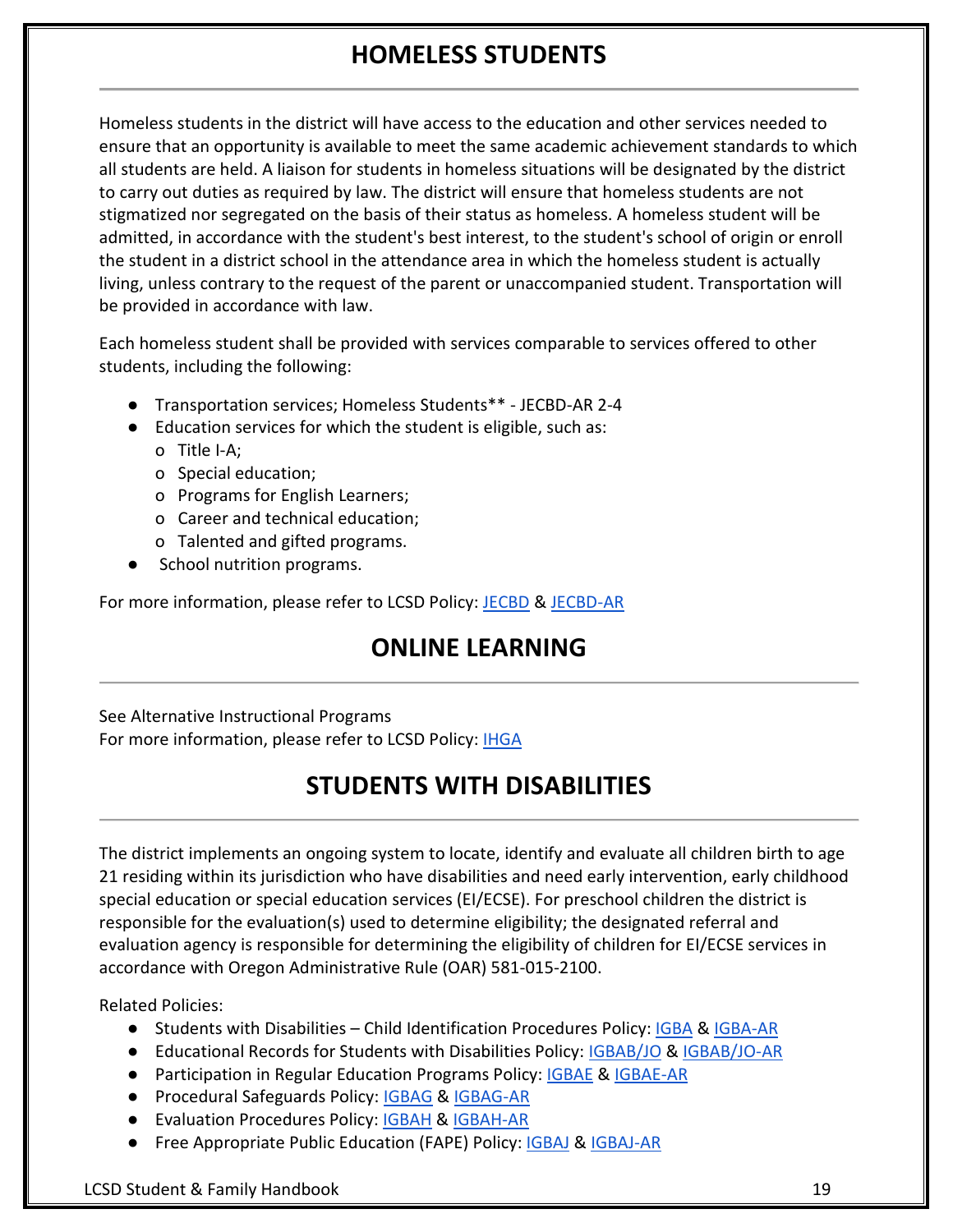### **TALENTED AND GIFTED**

<span id="page-19-0"></span>The district is committed to an educational program that recognizes, identifies and serves the unique needs of talented and gifted students. Talented and gifted students are those who have been identified as academically talented and/or intellectually gifted.

In order to serve academically talented and intellectually gifted students in grades K-12, the district directs the superintendent to establish a written identification process. This process of identification shall include as a minimum:

- 1. Use of research based best practices to identify talented and gifted students from underrepresented populations such as ethnic minorities, students with disabilities, students who are culturally and/or linguistically diverse or economically disadvantaged.
- 2. Behavioral, learning and/or performance information.
- 3. A nationally standardized mental ability test for assistance in the identification of intellectually gifted students.
- 4. A nationally standardized academic achievement test of reading or mathematics or the Smarter Balanced Assessment for assistance in identifying academically talented students. Identified students shall score at or above the 97th percentile on one of these tests. Other students who demonstrate the potential to perform at the eligibility criteria, as well as additional students who are talented and gifted may be identified.

<span id="page-19-1"></span>For more information, please refer to LCSD Policy[:](https://lincoln.k12.or.us/our-district/policies/) [IGBB](https://lincoln.k12.or.us/our-district/policies/) & [IGBBA](https://lincoln.k12.or.us/our-district/policies/)

## **REGISTRATION**

### **STUDENT FEES, FINES AND CHARGES**

<span id="page-19-2"></span>The Board recognizes the need for student fees to fund certain school activities, which are not sufficiently funded by the district. No student will be denied an education because of his/her inability to pay supplementary fees. No student, however, is exempt from charges for lost or damaged books, locks, materials, supplies, and equipment.

All student fees and charges, both optional and required, will be listed and described annually in the student/parent handbook, or in some other written form, and distributed to each student. Students will be advised of the due dates for such fees and charges as well as of possible penalties for failure to pay them.

Information and notices regarding student fines, fees and charges may also be listed in detail in our registration materials.

#### **The criteria listed below shall be used in developing budget needs for programs and activities and the fees where a maximum has not been set:**

- 1. Schools will comply with adopted statutes, specifically Oregon Revised Statute (ORS) 339.141 and ORS 337.150
- 2. Schools will treat all students fairly and equally, complying with District equity policies.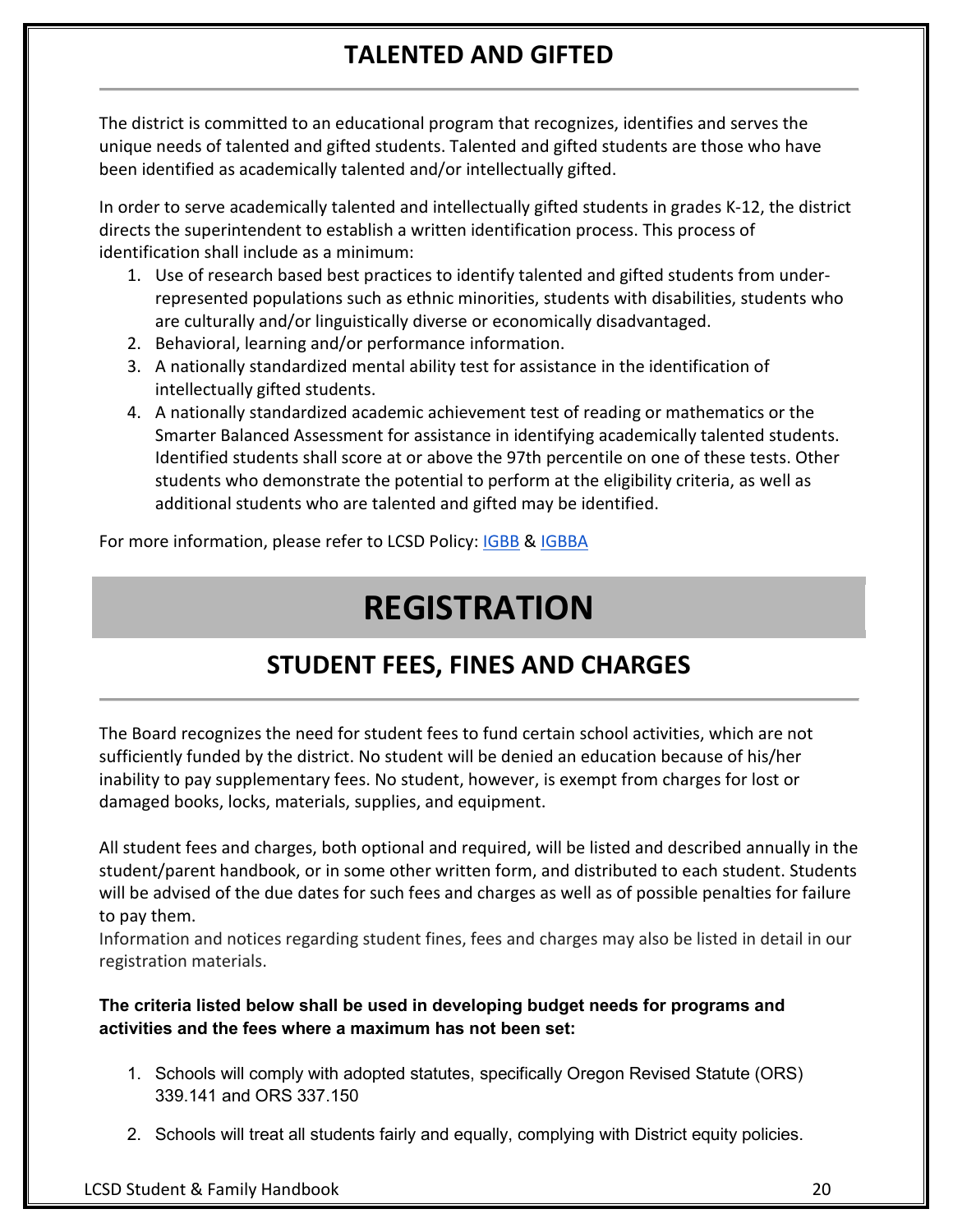- 3. All schools will follow this standard set of procedures for assessing student fees.
- 4. No fees shall be charged for required and elective courses for which grades and/or credit is earned, even if supplies may eventually become the property of the student.
	- a. Students wishing maximum freedom of creativity, self-expression and personal choice may choose to select and purchase/provide their own supplies.
	- b. Interested students who do not purchase their own supplies should enroll in these courses anyway. Supplies will be made available for them by the school to complete the course requirements.
- 5. No fee will be charged for required field trips.
- 6. No fees shall be charged for textbooks that are required in the regular full-time day program.
- 7. Fee schedules show the maximum fee that may be charged for the specified item/activity. Based on the activity budget and needs of a school, these fees may vary in amount but may not exceed the maximum fee.
- 8. Towel fees are assessed with the purpose of purchasing locker room towels, operating a washer/dryer on site, and to set aside funds for future replacement of washer/dryers. This fee can only be collected if the school makes towels available to students.
- 9. Yearbook/Annual fees are assessed on the basis of actual cost to produce an Annual. A budget is prepared which allows for operating costs and future replacement of equipment used in Yearbook/Annual preparation.
- 10. Lock/hasp and locker fees are assessed to repair and replace equipment.
- 11. Physical education uniform fees may be charged if the student chooses not to provide his/her own uniform and one is required. Uniforms that could damage or injure property or other students are not permitted.
- 12. Student Body Activity Card fees are assessed to fund student activities within the school and may not be required for participation in any school activity.
- 13. A family that believes that payment of school fees/fines creates a severe hardship may request to waive the payment of fees or apply for available "scholarships" when eligible.

| <b>Fee Schedule</b>                                             |                      |                    |
|-----------------------------------------------------------------|----------------------|--------------------|
| <b>Item</b>                                                     | <b>Middle School</b> | <b>High School</b> |
| <b>Admission - Athletic Events</b>                              |                      |                    |
| Adults<br>(Includes District Staff if not<br>working the event) | N/A                  | \$6.00             |
| Senior Citizens (Age 60+)                                       | N/A                  | \$3.00             |
| <b>Resident with Student Body Card</b>                          | N/A                  | \$1.00             |
| <b>Nonresident Students</b><br>Age $11+$                        | N/A                  | \$3.00             |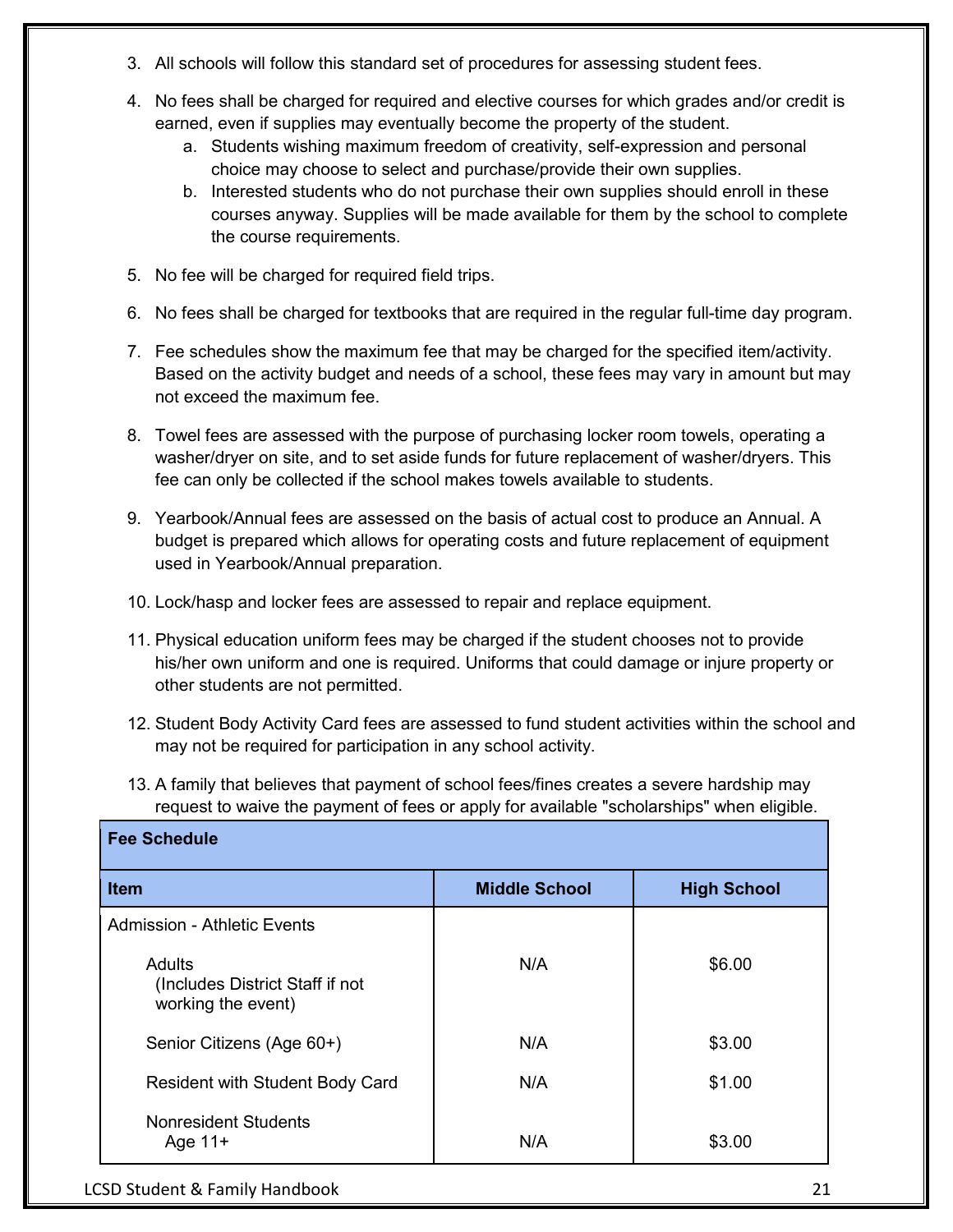| Age 6-11<br>Age 6 and under                                                                 | N/A<br>N/A                            | \$1.00<br>Free              |
|---------------------------------------------------------------------------------------------|---------------------------------------|-----------------------------|
| <b>District Staff if Supervising</b>                                                        | N/A                                   | Free                        |
|                                                                                             |                                       |                             |
|                                                                                             |                                       |                             |
|                                                                                             |                                       |                             |
|                                                                                             |                                       |                             |
| Admission - Non Athletic Events                                                             | \$20.00                               | \$20.00                     |
| <b>Athletic Participation</b><br>First sport per season                                     | Paid by LCSD                          | Paid by LCSD                |
| <b>Athletic Participation</b><br>Additional sport per season<br>\$500 Annual Family Maximum | \$100                                 | \$125                       |
| Career/Technical Ed (CTE) Class Fee                                                         | \$5.00                                | \$5.00                      |
| Lock Fee                                                                                    | <b>Actual Cost</b>                    | <b>Actual Cost</b>          |
| Locker Fee                                                                                  | \$5.00                                | \$5.00                      |
| <b>Physical Education (PE) Uniforms</b>                                                     | <b>Actual Cost</b>                    | <b>Actual Cost</b>          |
| Planners (Fee only if not required)                                                         | <b>Building Sets Amount</b>           | <b>Building Sets Amount</b> |
| <b>Student Body Activity Card</b>                                                           | \$10.00                               | \$15.00                     |
| <b>Technology Fee</b>                                                                       | \$15.00<br><b>Includes Elementary</b> | \$15.00                     |
| <b>Towel Fee</b>                                                                            | \$5.00                                | \$5.00                      |
| <b>Yearbook or Annual</b>                                                                   | <b>Building Sets Amount</b>           | <b>Building Sets Amount</b> |

| <b>Equipment &amp; Textbook Damage Fines Schedule</b> |               |     |
|-------------------------------------------------------|---------------|-----|
| <b>Item</b>                                           | <b>Damage</b> | Fee |

LCSD Student & Family Handbook 22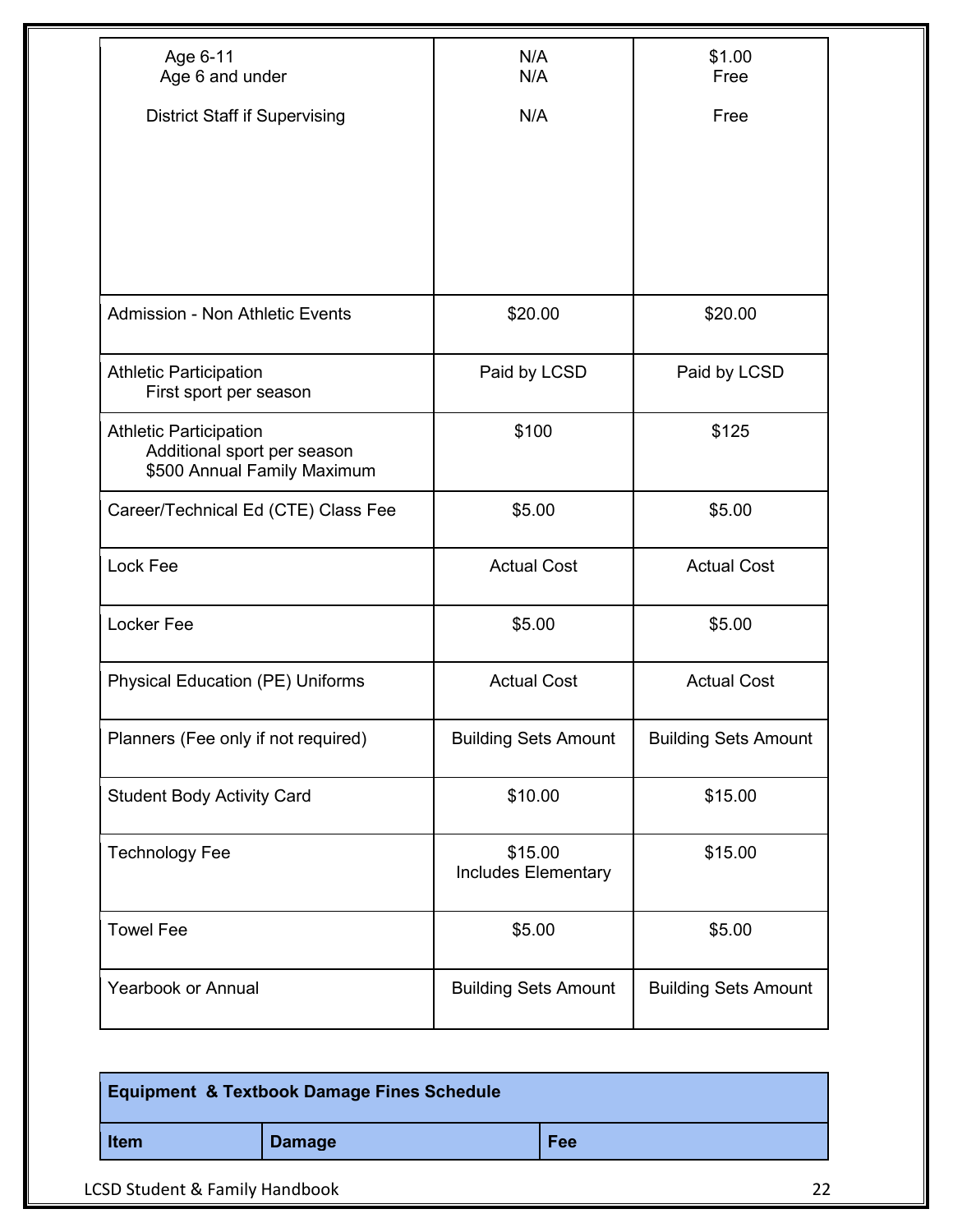| Chromebook                            | <b>Total loss</b><br><b>Bent frame</b><br>Missing or removed parts<br>(not keyboard keys) | \$100                               |
|---------------------------------------|-------------------------------------------------------------------------------------------|-------------------------------------|
| Chromebook                            | Not recovered after<br>withdrawal                                                         | \$100                               |
| Chromebook                            | Multiple parts destroyed<br>$\bullet$                                                     | \$100                               |
| Chromebook                            | Broken screen<br><b>Cracked LCD</b>                                                       | \$50                                |
| Chromebook                            | Keyboard<br><b>Removed Keys</b>                                                           | \$50                                |
| Chromebook                            | Lost/Stolen                                                                               | \$100                               |
| <b>Charging Cord</b><br>(1st offense) | Lost Charger<br><b>Broken Charger</b>                                                     | Replace Charger                     |
| <b>Charging Cord</b><br>(2nd offense) | Lost Charger<br><b>Broken Charger</b>                                                     | Replace Charger plus \$35 fee       |
| <b>Textbook</b>                       | <b>Writing/Marking Page</b>                                                               | \$1 per page up to replacement cost |
| <b>Textbook</b>                       | Damaged Spine                                                                             | \$15 if repairable                  |
| <b>Textbook</b>                       | <b>Missing Pages</b>                                                                      | <b>Replacement Cost</b>             |
| <b>Textbook</b>                       | <b>Lost Book</b>                                                                          | <b>Replacement Cost</b>             |
| <b>Textbook</b>                       | Damaged beyond repair<br>$\bullet$                                                        | <b>Replacement Cost</b>             |

<span id="page-22-0"></span>For more information, please refer to LCSD Policy[:](https://lincoln.k12.or.us/our-district/policies/) [JN](https://lincoln.k12.or.us/our-district/policies/)

### **TRANSFER POLICY**

The following procedure will govern consideration of a request by a student who resides within district boundaries and who is requesting district approval for a transfer to attend school in another district:

- A parent will request the release of their student by completing the appropriate district form; 2. The completed form must be submitted to the district office;
- The Board chair, superintendent or designee will grant or deny the request for release according to established Board policy criteria and notify the parent in writing of the decision within 15 calendar days;
- If the release is granted by mutual consent of the resident and nonresident districts, the resident district will make necessary arrangements for the transfer of the student's education records;
- The superintendent's decision is final.

For more information, please refer to LCSD Policy[:](https://lincoln.k12.or.us/our-district/policies/) [JECF-AR](https://lincoln.k12.or.us/our-district/policies/)

LCSD Student & Family Handbook 23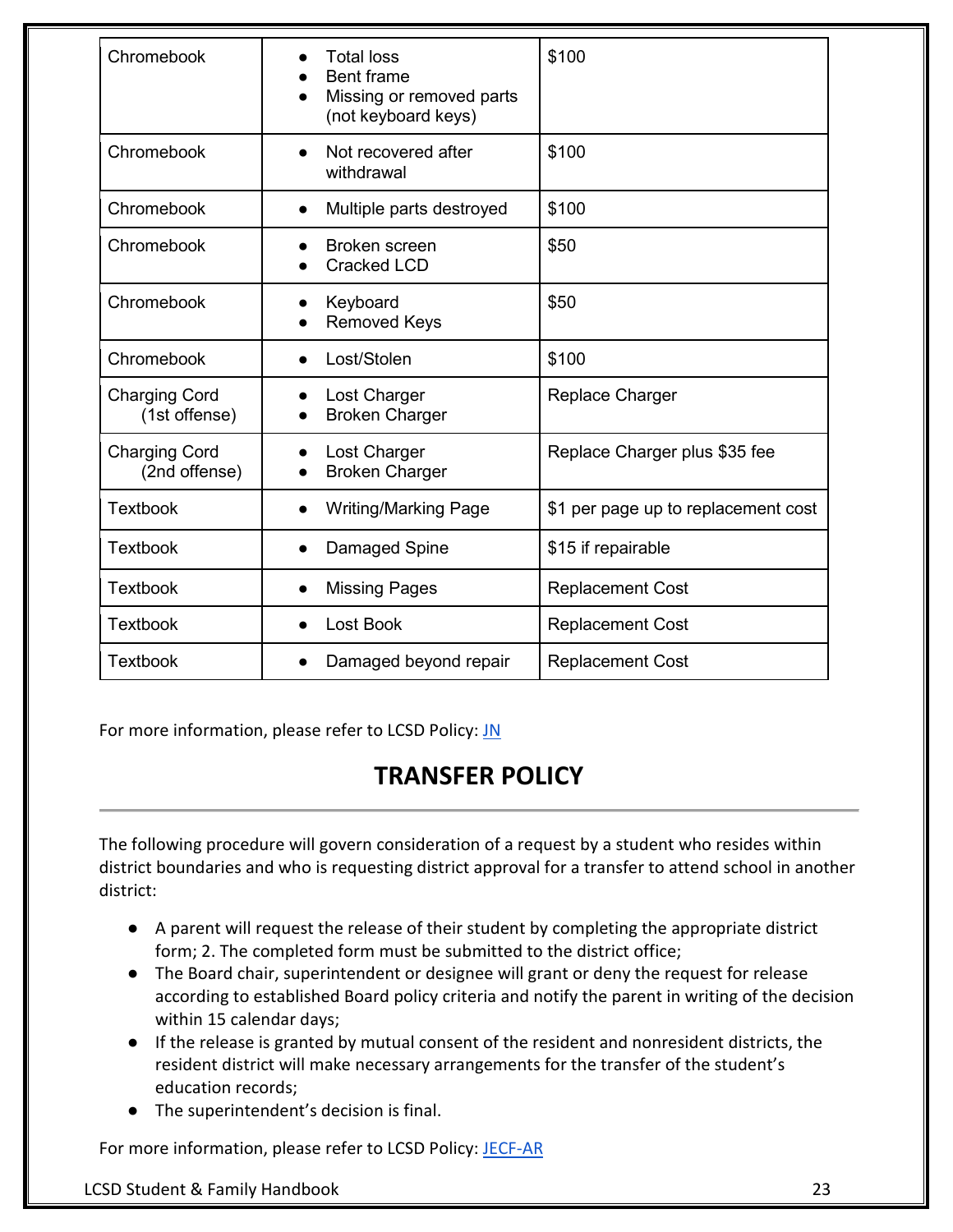## **STUDENT RIGHTS & RESPONSIBILITIES**

<span id="page-23-0"></span>The Board has the responsibility to afford students the rights that are theirs by virtue of guarantees offered under federal and state constitutions and statutes. In connection with these rights are responsibilities that must be assumed by students. For more information, please refer to LCSD Policy[:](https://lincoln.k12.or.us/our-district/policies/) [JF/JFA](https://lincoln.k12.or.us/our-district/policies/)

Among these student rights and responsibilities are the following:

- Civil rights including the rights to equal educational opportunity and freedom from discrimination; the responsibility not to discriminate against others;
- The right to attend free public schools; the responsibility to attend school regularly and to observe school rules essential for permitting others to learn at school;
- The right to due process of law with respect to suspension, expulsion and decisions which the student believes injure his/her rights;
- The right to free inquiry and expression; the responsibility to observe reasonable rules regarding these rights;
- The right to privacy, which includes privacy with respect to the student's education records.

<span id="page-23-1"></span>For more information, please refer to LCSD Policy[:](https://lincoln.k12.or.us/our-district/policies/) [KAB](https://lincoln.k12.or.us/our-district/policies/) & [KAB-AR](https://lincoln.k12.or.us/our-district/policies/)

### **ASSEMBLY OF STUDENTS**

Students in the district shall have an opportunity to meet during school hours on school property, provided such meetings do not disrupt the orderly operation of the school or violate the rights of other students or staff. Students shall request permission of the principal or designee for organized and/or scheduled meetings prior to the meeting and if approved, the time, place, and supervision shall be designated.

### **STUDENT DRESS CODE**

#### <span id="page-23-2"></span>**Dress Code Philosophy:**

Lincoln County School District's student dress code supports equitable educational access and is written in a manner that does not reinforce stereotypes. To ensure effective and equitable enforcement of this dress code, school staff shall enforce the dress code consistently and in a manner that does not reinforce or increase marginalization or oppression of any group based on race, sex, gender identity, gender expression, sexual orientation, ethnicity, religion, cultural observance, household income or body type/size.

#### **Our Values:**

- All students should be able to dress comfortably for school and engage in the educational environment without fear of or actual unnecessary discipline or body shaming.
- All students and staff should understand that they are responsible for managing their own personal "distractions" without regulating individual students' clothing/self-expression.
- Teachers should focus on teaching without the additional and often uncomfortable burden of dress code enforcement.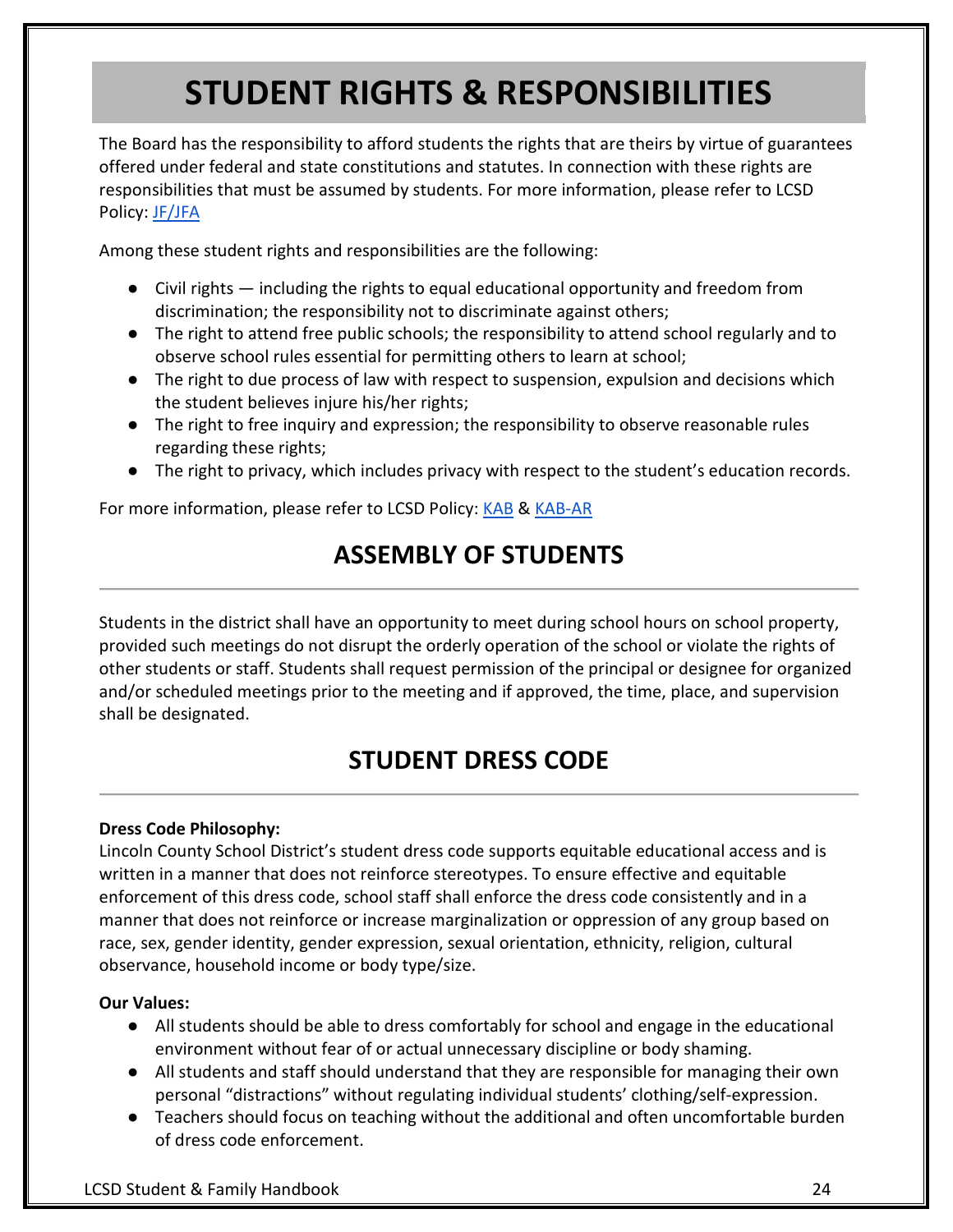- Student dress code enforcement should not result in unnecessary barriers to school attendance.
- Reasons for conflict and inconsistent discipline should be minimized whenever possible.
- Consistent expectations for the dress code and equitable enforcement of the dress code.

#### **Dress Code Goals:**

- Maintain a safe learning environment in classes where protective or supportive clothing/footwear is needed, such as chemistry/biology (eye or body protection), dance (bare feet, tights/leotards), PE (athletic attire/shoes), or CTE (close toed shoes, hair net, etc.).
- Allow students to wear clothing of their choice that is comfortable and within the requirements of the dress code.
- Allow students to wear clothing that expresses their self-identified gender.
- Allow students to wear religious attire without fear of discipline or discrimination.
- Prevent students from wearing clothing or accessories with offensive images or language, including profanity, hate speech, and pornography.
- Prevent students from wearing clothing or accessories that denote, suggest, display or reference alcohol, drugs, or related paraphernalia or other illegal conduct or activities.
- Prevent students from wearing gang-affiliated clothing or paraphernalia.
- Ensure that all students are treated equitably regardless of race, sex, gender identity, gender expression, sexual orientation, ethnicity, religion, cultural observance, household income, or body type/size.

<span id="page-24-0"></span>For more information, please refer to LCSD Policy[:](https://lincoln.k12.or.us/our-district/policies/) [JFCA-AR](https://lincoln.k12.or.us/our-district/policies/)

### **ELECTRONIC DEVICES (PERSONAL)**

Student may possess a personal electronic device with certain restrictions. Personal electronic devices shall not be used in a manner that disrupts the educational process, school programs or activities, or in a manner that violates law, Board policy, administrative regulation or school rules.

<span id="page-24-1"></span>For more information, please refer to LCSD Policy[:](https://lincoln.k12.or.us/our-district/policies/) [JFCEB](https://lincoln.k12.or.us/our-district/policies/) [&](https://lincoln.k12.or.us/our-district/policies/) [JFCEB-AR](https://lincoln.k12.or.us/our-district/policies/)

### **ELECTRONIC DEVICES (SCHOOL)**

Lincoln County School District provides an electronic communication system for the advancement and promotion of learning and teaching. LCSD students will:

- Receive education about appropriate online behavior, including cyberbullying awareness and response, and how to interact with other individuals on social networking and social media websites and in chat rooms;
- Complete and sign an agreement to abide by the district's electronic communications policy and administrative regulations;
- Be subject to discipline up to and including expulsion and/or revocation of district system access up to and including permanent loss of privileges for violations of policy.

For more information, please refer to LCSD Policy[:](https://lincoln.k12.or.us/our-district/policies/) [IIBGA,](https://lincoln.k12.or.us/our-district/policies/) [IIBGA-AR](https://lincoln.k12.or.us/our-district/policies/) [&](https://lincoln.k12.or.us/our-district/policies/) [JFC-AR](https://lincoln.k12.or.us/our-district/policies/)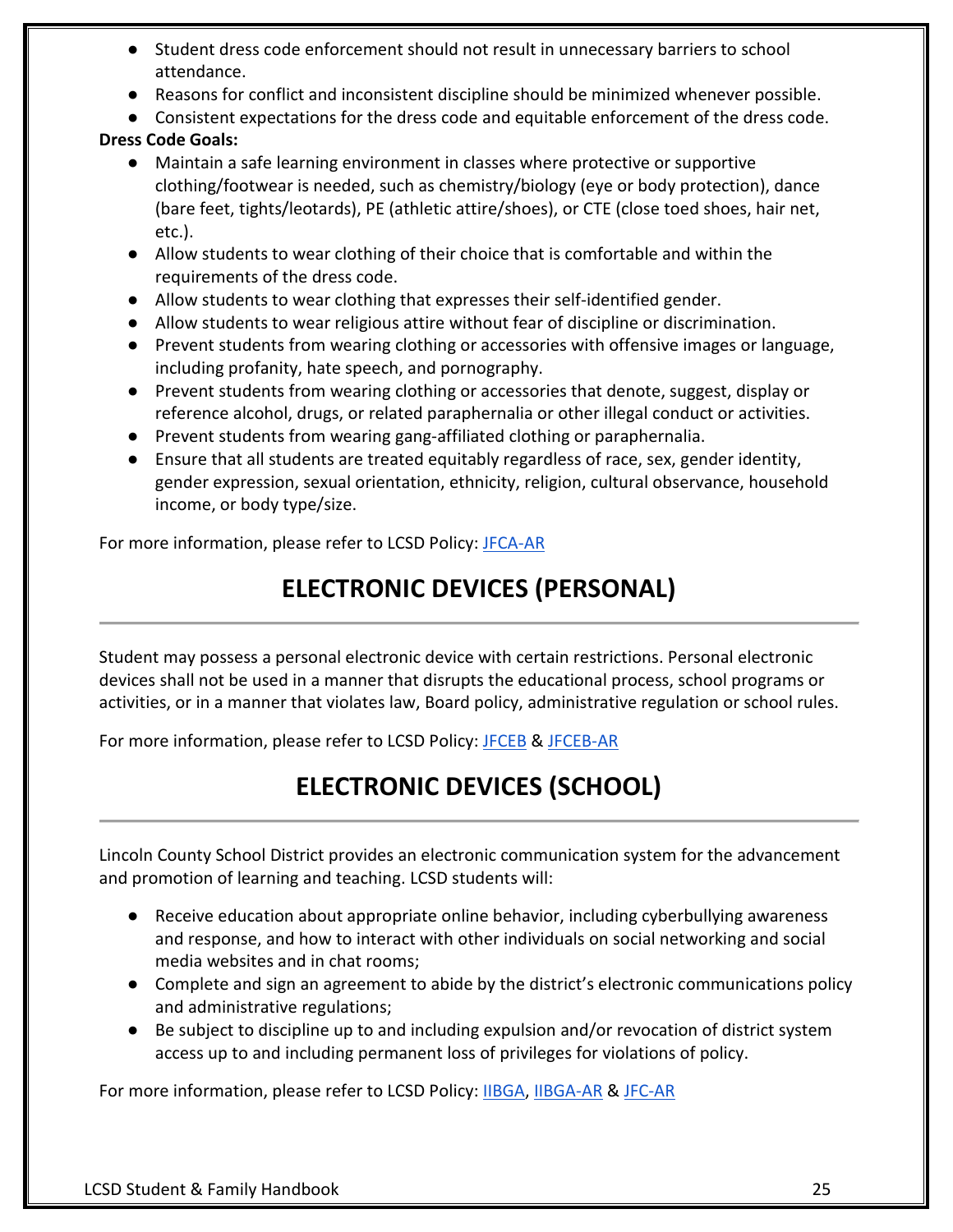### **FREEDOM OF EXPRESSION**

<span id="page-25-0"></span>Students have a general right to freedom of expression within the school system. The district requires, however, that students exercise their rights fairly, responsibly and in a manner not disruptive to other individuals or to the educational process. These rights include Freedom of Student Inquiry and Expression, Freedom of Association, and Student Publications, Displays and Productions.

<span id="page-25-1"></span>For more information, please refer to LCSD Policy[:](https://lincoln.k12.or.us/our-district/policies/) [IB](https://lincoln.k12.or.us/our-district/policies/)

### **STUDENT SEARCHES**

District officials may, subject to the requirements below, search a student's person and property, including property assigned by the district for the student's use. Such searches may be conducted at any time on district property or when the student is under the jurisdiction of the district at schoolsponsored activities.

All student searches conducted by the district shall be subject to the following requirements:

- The district official shall have individualized, "reasonable suspicion" based upon specific and articulated facts to believe that the student personally poses or is in possession of some item that poses an immediate risk or serious harm to the student, school officials and/or others at the school;
- The search shall be "reasonable in scope." That is, the measures used are reasonably related to the objectives of the search, the unique features of the official's responsibilities, and the area(s) which could contain the item(s) sought and not excessively intrusive in light of the age, sex, maturity of the student and nature of the infraction.

Routine inspections of district property assigned to students may be conducted at any time.

<span id="page-25-2"></span>For more information, please refer to LCSD Policy[:](https://lincoln.k12.or.us/our-district/policies/) [JFG](https://lincoln.k12.or.us/our-district/policies/) [&](https://lincoln.k12.or.us/our-district/policies/) [JFG-AR\(1\)](https://lincoln.k12.or.us/our-district/policies/)

### **USE OF RESTRAINT OR SECLUSION**

Restraint or seclusion may not be used for discipline, punishment, retaliation or convenience of staff, contractors, or volunteers of the district. Restraint may be imposed on a student in the district only under the following circumstances:

- The student's behavior imposes a reasonable risk of imminent and substantial physical or bodily injury to the student or others; and
- Less restrictive interventions would not be effective.

Seclusion may be used on a student in the district only under the following circumstances:

- The student's behavior imposes a reasonable risk of imminent and serious bodily injury to the student or others; and
- Less restrictive interventions would not be effective.

If restraint or seclusion is used on a student, by trained staff or other staff available in the case of an emergency when trained staff are not immediately available due to the unforeseeable nature of the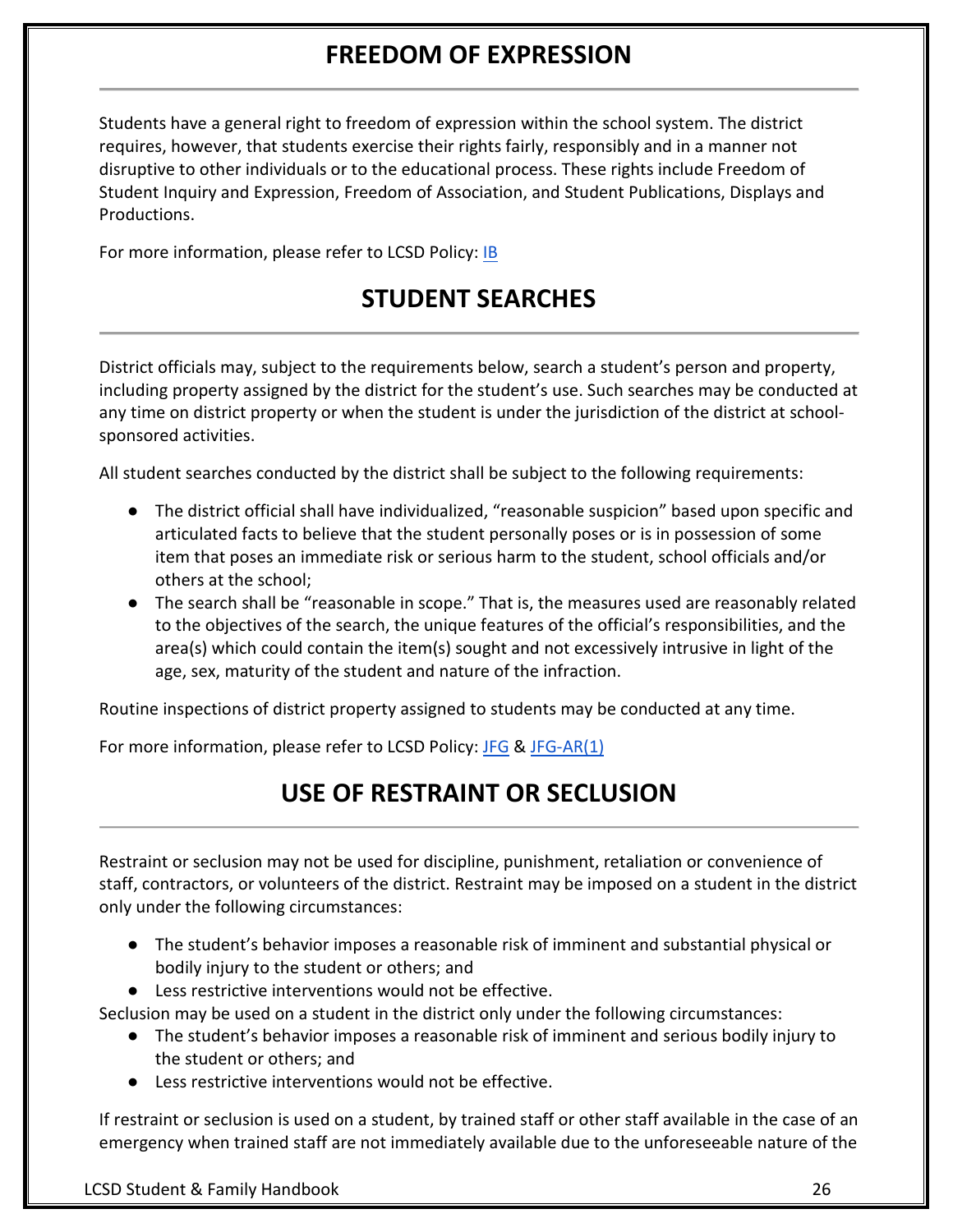emergency, e.g., teacher, administrator, or volunteer, it will be used only for as long as the student's behavior poses a reasonable risk of imminent and substantial physical or bodily injury to the student or others and less restrictive interventions would not be effective. Students will be continuously monitored by staff for the duration of the restraint or seclusion.

<span id="page-26-0"></span>For more information, please refer to LCSD Policy[:](https://lincoln.k12.or.us/our-district/policies/) [JGAB](https://lincoln.k12.or.us/our-district/policies/) [&](https://lincoln.k12.or.us/our-district/policies/) [JGAB-AR\(1\)](https://lincoln.k12.or.us/our-district/policies/)

## **TRANSPORTATION**

School transportation services will be provided for students to and from school and for transporting students to and from curricular and extracurricular activities sponsored by the district, transporting from one school or facility to another and school-sponsored field trips that are extensions of classroom learning experiences. Transportation will be provided for homeless students to and from the student's school of origin as required by the Every Student Succeeds Act (ESSA). Services shall be provided throughout the regularly scheduled year and during the regular school day as determined by the Superintendent.

<span id="page-26-1"></span>For more information, please refer to LCSD Policy[:](https://lincoln.k12.or.us/our-district/policies/) [EEA](https://lincoln.k12.or.us/our-district/policies/)

### **BUS SAFETY PROGRAM**

Instruction in school bus safety and emergency evacuation procedures and behavioral expectations is provided yearly for all students. This instruction includes:

- Safe school bus riding procedures, including but not limited to loading, unloading, crossing etc;
- Use of emergency exits and evacuation of the school bus in case of emergency, including participation in actual evacuation drills;
- Instruction on the bus behavioral expectations.

<span id="page-26-2"></span>For more information, please refer to LCSD Policy[:](https://lincoln.k12.or.us/our-district/policies/) **[EEAC](https://lincoln.k12.or.us/our-district/policies/)** 

### **BUS SCHEDULES AND ROUTES**

Actual bus stops and routes will be determined in cooperation with the transportation provider and will be based upon efficiency, safety, Board policy and applicable state and federal laws and rules. The determination of safe roads for school bus travel will be made in cooperation with the transportation provider. Bus schedules and routes will be published at registration and updated as needed throughout the year.

<span id="page-26-3"></span>For more information, please refer to LCSD Policy[:](https://lincoln.k12.or.us/our-district/policies/) **[EEAB](https://lincoln.k12.or.us/our-district/policies/)** 

### **STUDENT CONDUCT & DISCIPLINE ON BUSES**

While riding the school bus, a student's conduct will be subject to all LCSD policies and rules, including the Student Code of Conduct (See Board Policy [JFC-AR\)](https://lincoln.k12.or.us/our-district/policies/) and Student Conduct on School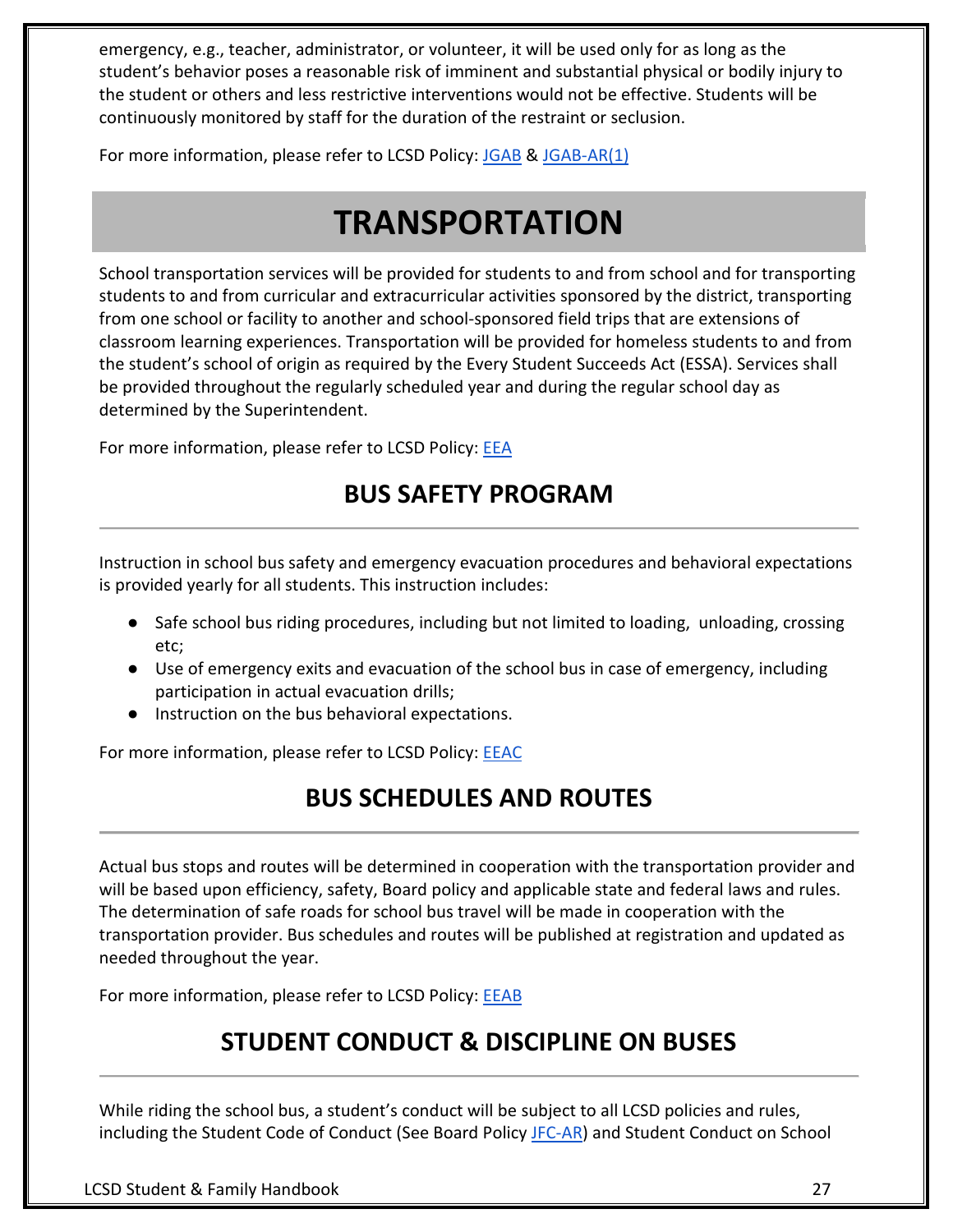Buses (See Board Policy [EEACC\)](https://lincoln.k12.or.us/our-district/policies/). Expectations for student conduct on school buses will be posted in a conspicuous place in all buses.

Penalties and disciplinary procedures for violations of bus expectations are included in the Student Code of Conduct (See Board Policy [JFC-AR\)](https://lincoln.k12.or.us/our-district/policies/) and may also include suspension and/or expulsion from district-approved transportation services. "Suspension" means any disciplinary removal, other than expulsion, for up to 10 school days. "Expulsion" means any disciplinary removal beyond 10 school days up to one calendar year.

<span id="page-27-0"></span>For more information, please refer to LCSD Policy[:](https://lincoln.k12.or.us/our-district/policies/) [EEACC-AR](https://lincoln.k12.or.us/our-district/policies/)

### **VIDEO CAMERAS ON TRANSPORTATION VEHICLES**

Video cameras may be used on district transportation vehicles transporting students to and from curricular and extracurricular activities. The district will comply with provisions of state and federal law regarding education record requirements including the Family Educational Rights and Privacy Act and the Individuals with Disabilities Education Act as applicable to the district's use of video recordings.

<span id="page-27-1"></span>For more information, please refer to LCSD Policy[:](https://lincoln.k12.or.us/our-district/policies/) [EEACCA](https://lincoln.k12.or.us/our-district/policies/) [&](https://lincoln.k12.or.us/our-district/policies/) [EEACCA-AR](https://lincoln.k12.or.us/our-district/policies/)

### **STUDENT VEHICLE USE**

All students who drive vehicles to school are subject to parking and driving rules developed by the principal. Parking privileges, including driving on district property, may be revoked by the principal for violations of Board policies, administrative regulations or school rules.

Except in unusual circumstances, when transportation to an event is provided by the district, student participants shall not be transported in any other manner. If unusual circumstances do exist: Patrons and staff members may use their privately-owned vehicles to transport students to a school-sponsored event when the principal has given written permission prior to the event and all precautions have been addressed.

Student's may, at times, be permitted to transport themselves in their private vehicles to cocurricular activities when the principal has given permission prior to the co-curricular activity. Participation in the co-curricular activity is voluntary and Lincoln County School District is not always directly supervising, controlling, providing the student's transportation. All applicable precautions must be addressed. Students may only provide transportation for themselves (no passengers) to any co-curricular activity within the school day. The Co-Curricular Permission Form and the Co-Curricular Activity List must be used as parent/guardian notification of co-curricular activities.

For more information, please refer to the following policies:

- a. [JFC-AR:](https://lincoln.k12.or.us/our-district/policies/) Student Code of Conduct
- b. [JHFD:](https://lincoln.k12.or.us/our-district/policies/) Student Vehicle Use
- c. [JFG](https://lincoln.k12.or.us/our-district/policies/) [&](https://lincoln.k12.or.us/our-district/policies/) [JFG-AR:](https://lincoln.k12.or.us/our-district/policies/) Student Searches
- d. [EEAE](https://lincoln.k12.or.us/our-district/policies/) & [EEAE-AR\(1\):](https://lincoln.k12.or.us/our-district/policies/) Student Transportation in Private Owned Vehicles